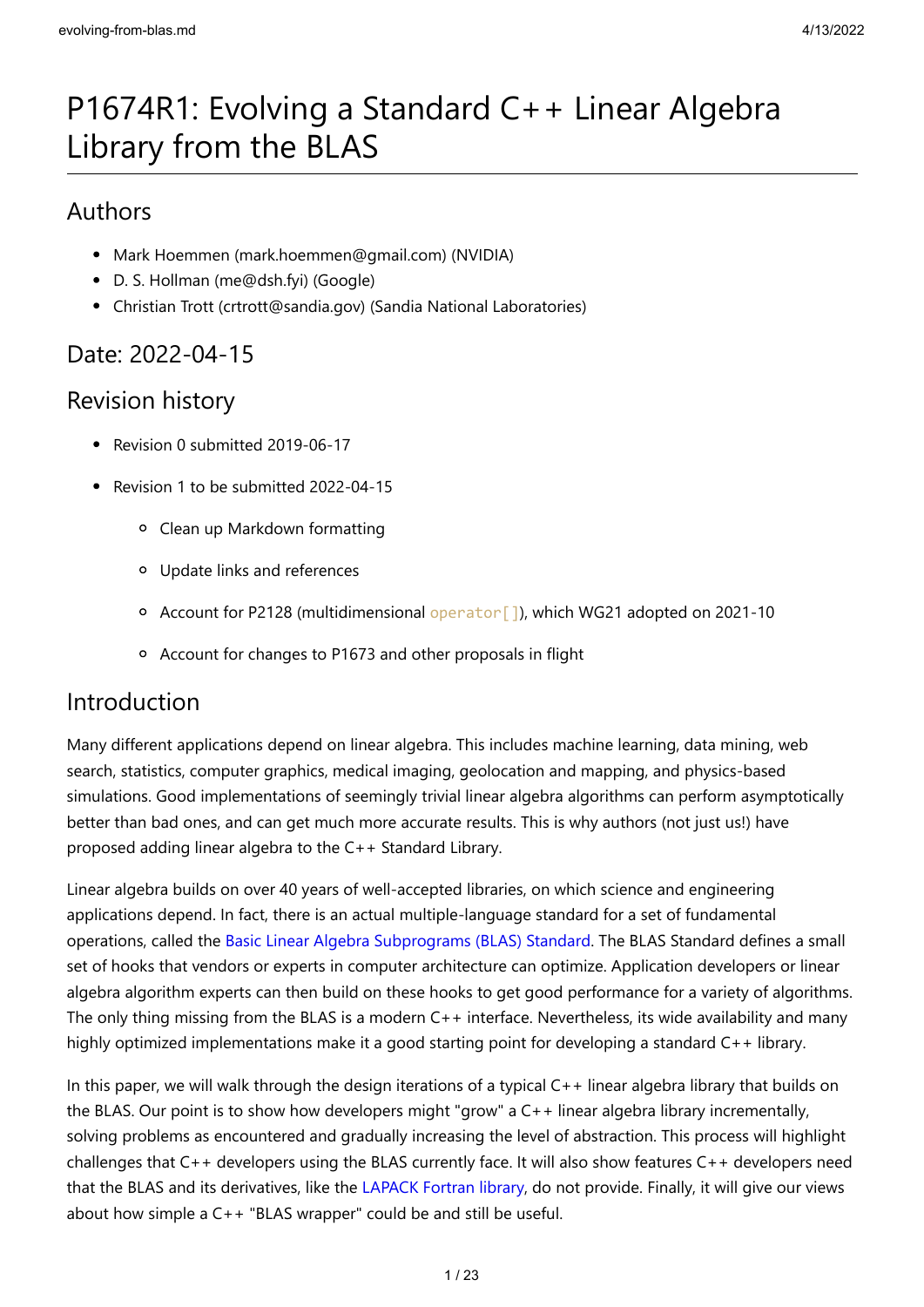This paper implicitly argues for inclusion of linear algebra in the C++ Standard Library. It is meant to be read as part of the design justification for our C++ Standard Library proposal [P1673](https://wg21.link/p1673), "A free function linear algebra interface based on the BLAS."

We base this work on our years of experience writing and using linear algebra libraries, and working with people who have done so for much longer than we have. Readers may wish to refer to [P1417R0](http://wg21.link/p1417r0) for a history of linear algebra library standardization. P1417R0 cites first-hand histories of the development of the BLAS, related libraries like LINPACK and LAPACK that use the BLAS, and Matlab (which started as a teaching tool that wrapped these libraries).

# Wrapping the BLAS

Suppose that a developer wants to write an application in portable C++, that needs to compute dense matrixmatrix products and some other dense linear algebra operations efficiently. They discover that implementing matrix multiply with a naïve triply nested loop is slow for their use cases, and want to try a library.

The C++ Standard Library currently lacks linear algebra operations. However, our hypothetical C++ developer knows that the Basic Linear Algebra Subroutines (BLAS) exists. The BLAS is a standard -- not an ISO standard like C++, but nevertheless agreed upon by discussion and votes, by people from many institutions. The BLAS has been used for decades by many scientific and engineering libraries and applications. Many vendors offer optimized implementations for their hardware. Third parties have written their own optimized implementations from a combination of well-understood first principles (Goto and van de Geijn 2008) and automatic performance tuning (Bilmes et al. 1996, Whaley et al. 2001). All this makes the BLAS attractive for our developer.

The BLAS standard has both C and Fortran bindings, but the [reference implementation](http://www.netlib.org/blas/#_reference_blas_version_3_10_0) comes only in Fortran. It's also slow; for example, its matrix-matrix multiply routine uses nearly the same triply nested loops that a naïve developer would write. The intent of the BLAS is that users who care about performance find optimized implementations, either by hardware vendors or by projects like ATLAS (Whaley et al. 2001), the [GotoBLAS,](https://www.tacc.utexas.edu/research-development/tacc-software/gotoblas2) or [OpenBLAS](http://www.openblas.net/).

Suppose that our developer has found an optimized implementation of the BLAS, and they want to call some of its routines from C++. Here are the first two steps they might take.

- 1. Access the BLAS library.
- 2. Write a generic BLAS wrapper in C++.

### Access the BLAS library

"Accessing" the BLAS library means both linking to it, and figuring out how to call it from C++. For the latter, our developer may start either with the BLAS' C binding, or with its Fortran binding.

### **Linking to the library**

Our developer has two options for the BLAS: its C binding, or its Fortran binding. In both cases, they must add the library or libraries to their link line. One implementation (Intel's Math Kernel Library) offers so many options for this case that they offer a web site (formerly [here,](https://software.intel.com/en-us/articles/intel-mkl-link-line-advisor) now [here](https://www.intel.com/content/www/us/en/developer/tools/oneapi/onemkl-link-line-advisor.html)) to generate the necessary link line. The multiplicity of options comes in part from the vendor's interest in supporting different architectures (32 or 64-bit), operating systems, compilers, and link options. However, the BLAS implementation itself has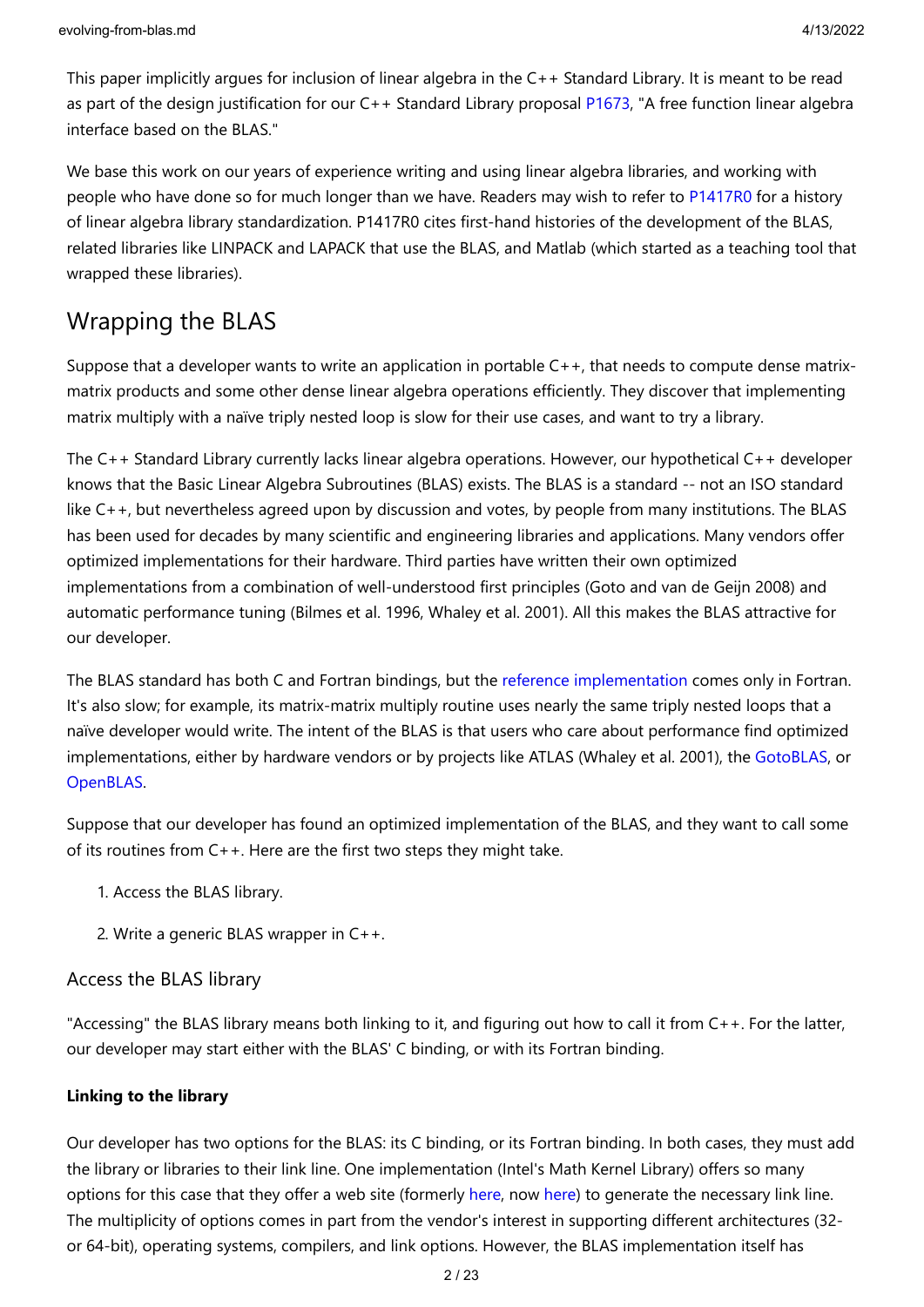options, like whether it uses [OpenMP](https://www.openmp.org/) or some other run-time environment for parallelism inside, or whether it uses an LP64 (32-bit signed integer matrix and vector dimensions) or ILP64 (64-bit signed integer matrix and vector dimensions) interface. In the best case, getting these wrong could cause link-time errors. Use of the wrong interface through extern "C" declarations could cause run-time errors.

Some developers only need to support one platform, so they rarely need to figure out how to link to the BLAS. Other developers need to support many different platforms, and get good performance on all of them. Such developers end up writing build system logic for helping installers automatically detect and verify BLAS libraries. The author has some experience writing and maintaining such build system logic as part of the [Trilinos](https://github.com/trilinos/Trilinos) project. Other projects' build system logic takes at least this much effort. For example, CMake 3.23.1's [FindBLAS](https://cmake.org/cmake/help/latest/module/FindBLAS.html) module has [1343 lines of CMake code](https://github.com/Kitware/CMake/blob/master/Modules/FindBLAS.cmake), not counting imported modules. Other build systems, like GNU Autoconf, have BLAS detection with [comparable complexity](http://git.savannah.gnu.org/gitweb/?p=autoconf-archive.git;a=blob_plain;f=m4/ax_blas.m4). (This example just includes finding the BLAS library, not actually deducing the ABI.)

Typical logic for deducing name mangling either tries to link with all known name manglings until the link succeeds, or inspects symbol names in the BLAS library. Since the ABI for function arguments and return value is not part of the mangled symbol name, some build logic must actually try to run code that calls certain BLAS functions (e.g., complex dot product), and make sure that the code does not crash or return wrong results. This hinders cross compilation. In general, it's impossible to make these tests generic. Developers normally just have special cases for known platforms and BLAS ABI bugs.

### **C binding**

The C BLAS is not as widely available as Fortran BLAS, but many vendors have optimized implementations of both, so requiring the C BLAS is not unreasonable. If they choose the C binding, its header file will import many symbols into the global namespace. Best practice would be to write wrapper functions for the desired C BLAS functions, and hide the C binding's header file include in a source file. This prevents otherwise inevitable collisions with the same extern "C" declarations in applications or other libraries.

If our developer later wants LAPACK functionality, such as solving linear systems, they will discover that there is no standard C LAPACK binding. Implementations that provide a C BLAS generally also allow calling the Fortran BLAS from the same application, but developers would still need a C or C++ interface to LAPACK.

One advantage of the C BLAS binding is that it works for both row-major and column-major matrix data layouts. Native multidimensional arrays in C and C++ have row-major layout, but the BLAS' Fortran binding only accepts column-major matrices. If users want code that works for both the Fortran and C BLAS interfaces, they will need to use column-major matrices. The Standard Library currently has no way to represent column-major rank-2 arrays (but see our mdspan [\(P0009\)](https://wg21.link/p0009) and [mdarray](https://wg21.link/p1684) (P1684) proposals). This leads C++ developers to one of the following solutions:

- 1. Write C-style code for column-major indexing (e.g.,  $A[i + stride * j]$ );
- 2. use nonstandard matrix or array classes that use column-major storage; or
- 3. trick the BLAS into working with row-major matrices, by specifying that every operation use the transpose of the input matrix. (This only works for real matrix element types, since BLAS functions have no "take the conjugate but not the transpose" option.)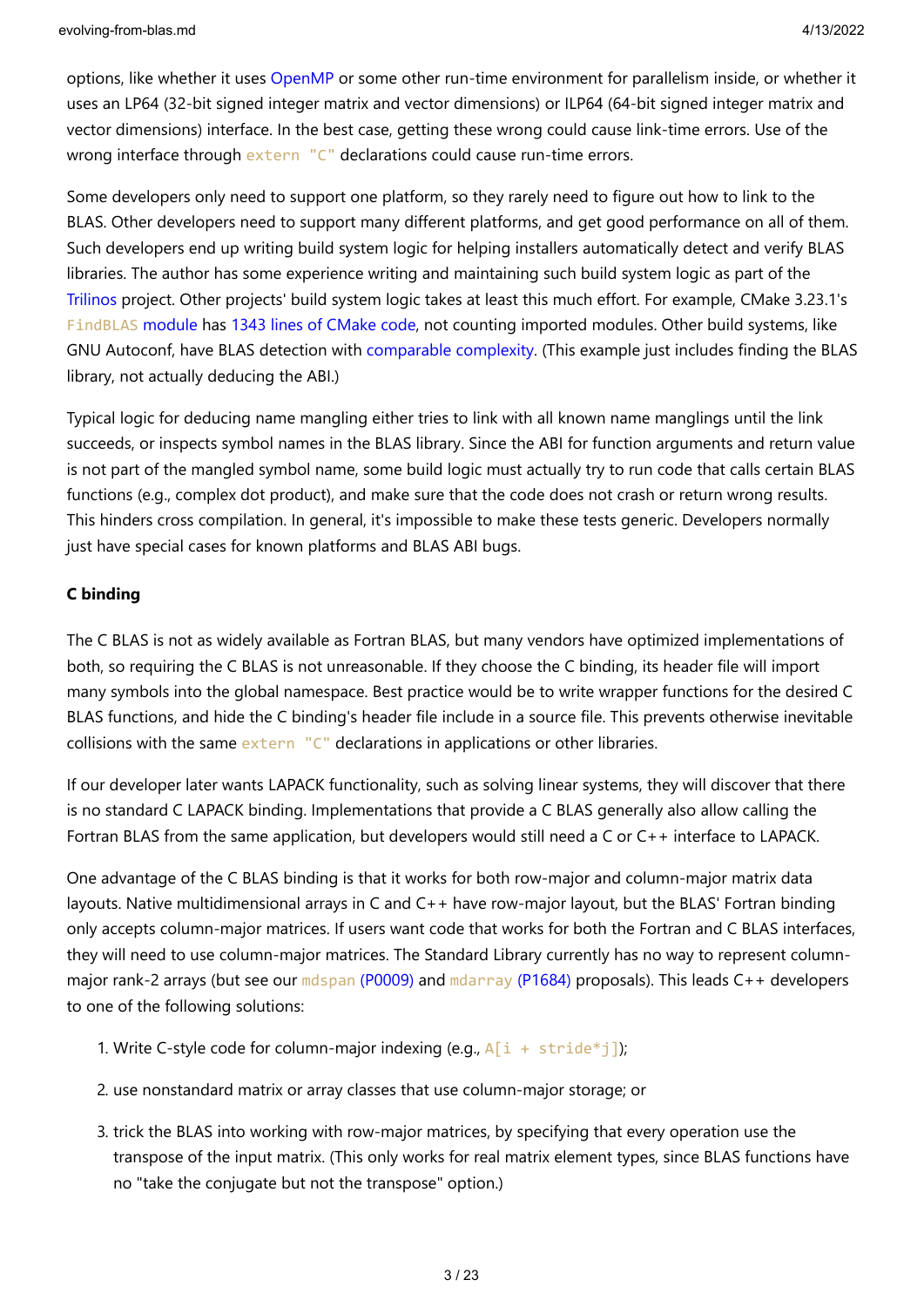C++ lacks multidimensional arrays with run-time dimensions, so even if developers want to use row-major indexing, they would still need to write C-style code or use a matrix or array class. This takes away some of the value of a BLAS that can support row-major matrices.

#### **Fortran binding**

The experience of developers of large scientific libraries is that the C interface is less often available than the Fortran interface. For example, the Reference BLAS only comes in a Fortran version. Thus, the most portable approach is to rely on Fortran. If our developer links against a Fortran BLAS, they will face the difficult task of deducing the library's Fortran BLAS ABI. This is just close enough to the C ABI to lead innocent developers astray. For example, Fortran compilers mangle the names of functions in different ways, that depend both on the system and on the compiler. Mangled names may be all-capitals or lower-case, and many have zero to two underscores somewhere at the beginning or end of the mangled name. The BLAS may have been built with a different compiler than the system's Fortran compiler (if one is available), and may thus have a different mangling scheme. Fortran interfaces pass all input and output arguments, including integers, by the C ABI equivalent of pointer, unless otherwise specified. Fortran ABIs differ in whether they return complex numbers on the stack (by value) or by initial output argument, and how they pass strings, both of which come up in the BLAS. We have encountered and worked around other issues, including actual BLAS ABI bugs. For instance, functions that claim to return float might actually return double, as [this Trilinos CMake function](https://github.com/trilinos/Trilinos/blob/7bc4eb697c4ccd9fab1742661da3260a1069d41a/packages/teuchos/cmake/CheckBlasFloatReturnsDouble.cmake) attempts to detect.

We have written hundreds of lines of build system code to deduce the BLAS ABI, have encountered all of these situations, and expect to encounter novel ones in the future. Other projects do the same. If our developer wants to use LAPACK as well as the BLAS, they will be stuck with these problems.

In summary:

- 1. Users may need to deduce the BLAS library's Fortran ABI. There is no platform-independent way to do this.
- 2. Ignorance of some Fortran ABI issues (e.g., return of complex values) could cause bugs when porting code to different hardware or software.

Once our developer has deduced the Fortran BLAS ABI, they will need to do the following:

- 1. Write extern "C" declarations for all the BLAS functions they want to call, using the deduced ABI to mangle function names and correctly handle return values (if applicable).
- 2. Hide the extern "C" declarations and write wrappers to avoid polluting the global namespace and colliding with other libraries or applications. (It's likely that the kinds of large applications that would want to use this BLAS wrapper would already have their own well-hidden extern "C" declarations. The authors have encountered this issue multiple times.)
- 3. Change wrappers to pass read-only integers or scalars by value or const reference, instead of by pointer, so that users can pass in integer or scalar literals if desired.

#### Generic C++ wrapper

Suppose that our developer has solved the problems of the above section. They have access to the BLAS in their source code, through a wrapped C API. They will next encounter three problems: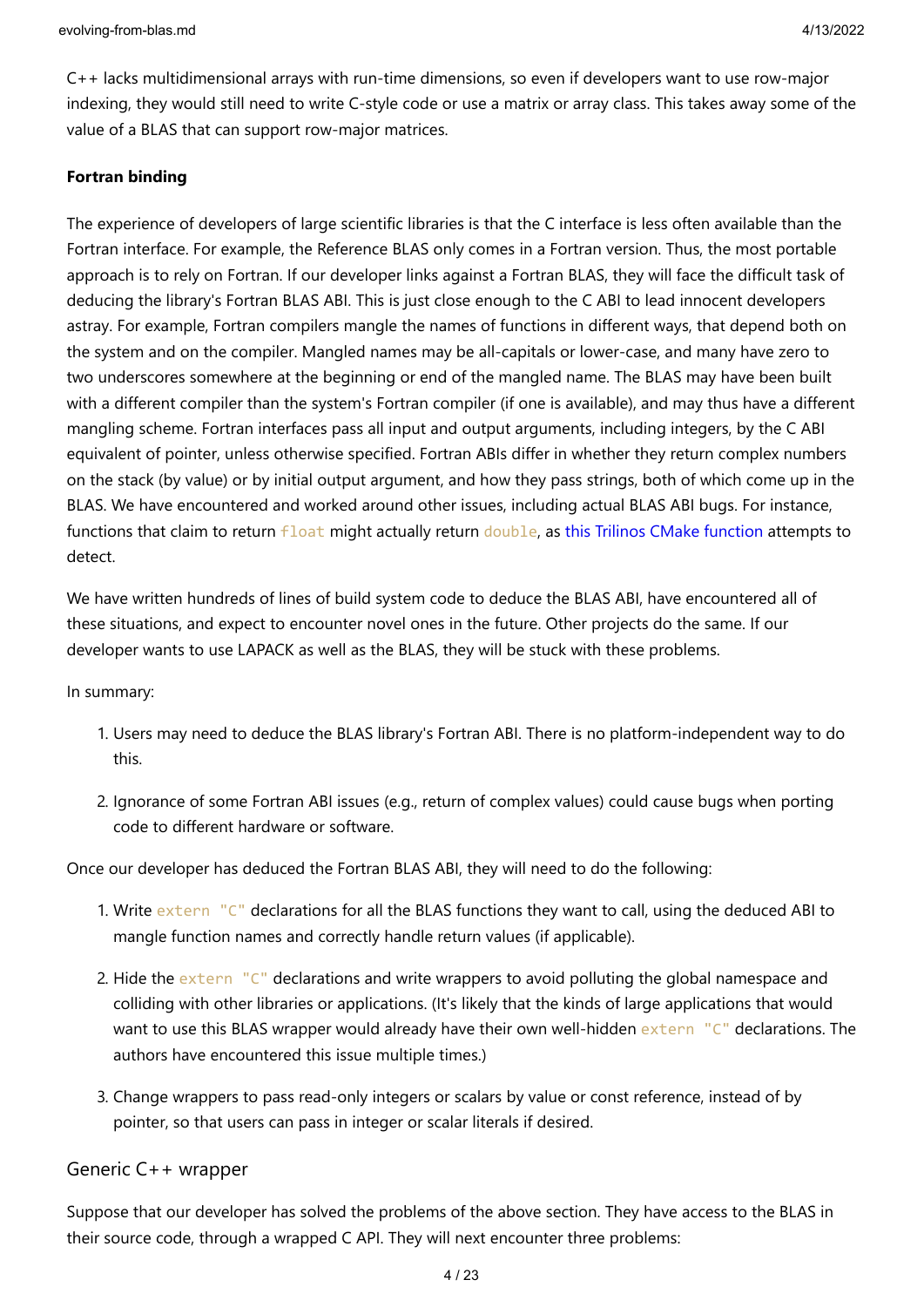- this C API is not type safe;
- it is not generic; and
- it is tied to availability of an external BLAS library.

Our developer's next step for solving these problems would be to write a generic C++ wrapper, with a fallback implementation for unsupported matrix or vector element types, or if the BLAS library is not available.

Developers who just want to compute one matrix-matrix multiply for matrices of double might be satisfied with the BLAS' C binding. However, if they want to use this interface throughout their code, they will discover the following problems. First, the interface is not type safe. For example, the C BLAS doesn't know about Complex (as in Standard C) or  $std::complex$  (as in Standard C++). Instead, it takes pointers to complex numbers as void\*. This violates [C++ Core Guidelines I.4:](https://isocpp.github.io/CppCoreGuidelines/CppCoreGuidelines#Ri-typed) "Make interfaces precisely and strongly typed." Second, the interface is not generic. It only works for four matrix or vector element types: float, double, std::complex<float>, and std::complex<double>. What if our developer wants to compute with matrices of lower-precision or higher-precision floating-point types, integers, or custom types? Most BLAS operations only need addition and multiplication, yet the BLAS does not work with matrices of integers. The C and Fortran 77 function names also depend on the matrix or vector element type, which hinders developing generic algorithms. Fortran 95's generic BLAS functions, while convenient for Fortran programmers, would only create more ABI deduction problems for C++ developers. Third, what if the BLAS is not available? Users might like a fall-back implementation, even if it is slow, as a way to remove an external library dependency or to test an external BLAS.

The logical solution is to write a generic C++ interface to BLAS operations. "Generic C++ interface" means that users can call some  $C_{++}$  function templated on the matrix or vector element type  $T$ , and the implementation will either dispatch to the appropriate BLAS call if  $\bar{\tau}$  is one of the four types that the BLAS supports, or fall back to a default implementation otherwise. The fall-back implementation can even replace the BLAS library.

Libraries like the BLAS and LAPACK were written to be as generic as possible. (See our paper [P1417R0](http://wg21.link/p1417r0) for a survey of their history and the authors' intentions.) Thus, once one has figured out the ABI issues, it's not too much more effort to write a generic C++ wrapper. For example, [Trilinos](https://github.com/trilinos/Trilinos) has one, Teuchos::BLAS, that has served it for over 15 years with few changes.

Some subtle issues remain. For example, some corresponding interfaces for real and complex numbers differ. Our developer must decide whether they should try to present a single interface for both, or expose the differences. We have not found this to be a major issue in practice.

# Introduce C++ data structures for matrices & vectors

Many developers may find the above solution satisfactory. For example, the Teuchos::BLAS class in [Trilinos](https://github.com/trilinos/Trilinos) is a generic C++ wrapper for the BLAS, as we described above. It has seen use in libraries and applications since the mid 2000's, with rare changes. However, many developers are not familiar with the BLAS, and/or find its interface alien to C++. The BLAS has no encapsulation of matrices or vectors; it uses raw pointers. Its functions take a long list of pointer, integer, and scalar arguments in a mysterious order. Mixing up the arguments can cause memory corruption, without the benefit of debug bounds checking that C++ libraries offer. Furthermore, users may need to work with column-major data layouts, which are not idiomatic to C++ and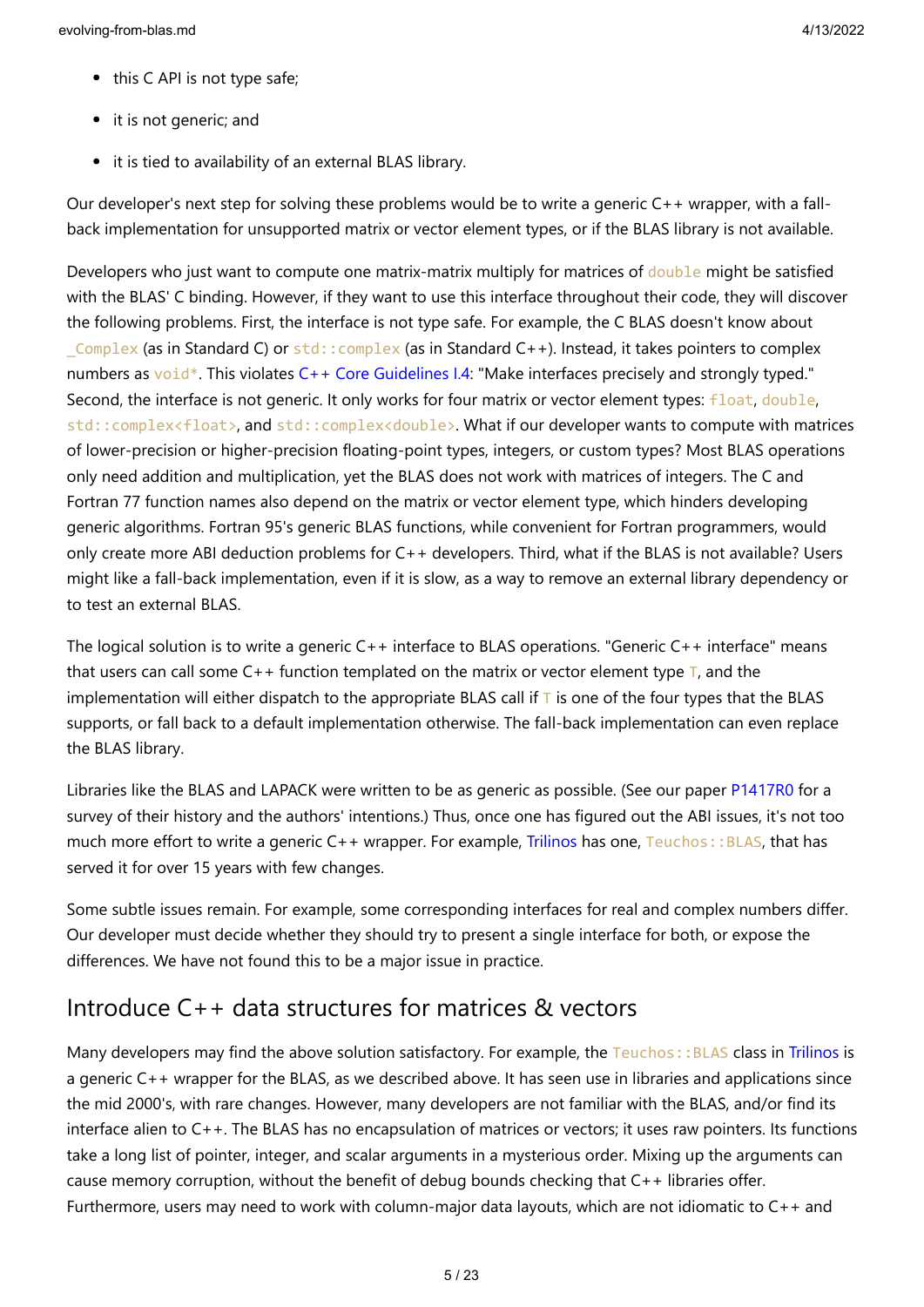may thus cause bugs. This suggests that the next step is to develop C++ data structures for matrices and vectors, and extend the above BLAS wrapper to use them.

### BLAS routines take many, unencapsulated arguments

The extern "C" version of the BLAS interface violates the following C++ Core Guidelines:

- [I.23](https://isocpp.github.io/CppCoreGuidelines/CppCoreGuidelines#i23-keep-the-number-of-function-arguments-low), "Keep the number of function arguments low," and
- 1.24, "Avoid adjacent parameters that can be invoked by the same arguments in either order with different meaning."

Its functions take a large number of function arguments, and put together unrelated parameters of the same type. A big reason for this is that neither the C nor the Fortran binding of the BLAS gives users a way to encapsulate a matrix or vector in a single data structure. The four BLAS routines for matrix-matrix multiply all have the following form:

xGEMM(TRANSA, TRANSB, M, N, K, ALPHA, A, LDA, B, LDB, BETA, C, LDC)

where the initial x is one of S, D, C, or Z, depending on the matrix element type. The arguments have the following types:

- TRANSA and TRANSB are character arrays of length at least 1;
- M, N, K, LDA, LDB, and LDC are integers;
- ALPHA and BETA are scalar values of the same type as the matrix element type, and
- A, B, and C are rank-2 Fortran arrays with run-time dimensions.

These routines can perform several different operations, which their documentation represents as  $C =$  $alpha*op(A)*op(B) + beta*C.$  Here,

- C is the input and output matrix;
- A and B are the two input matrices;
- $\bullet$  C is M by N, A is M by K, and B is K by N; and
- op(X) represents X, the transpose of X, or the conjugate transpose of X, depending on the corresponding TRANSX argument. TRANSA and TRANSB need not be the same. For real matrix element types, the conjugate transpose and transpose mean the same thing.

[The BLAS has a consistent system for ordering these arguments, that a careful read of the BLAS Quick](http://www.netlib.org/blas/blasqr.pdf) Reference chart should suggest:

- 1. Character arrays that modify behavior, if any;
- 2. Matrix and/or vector dimensions; then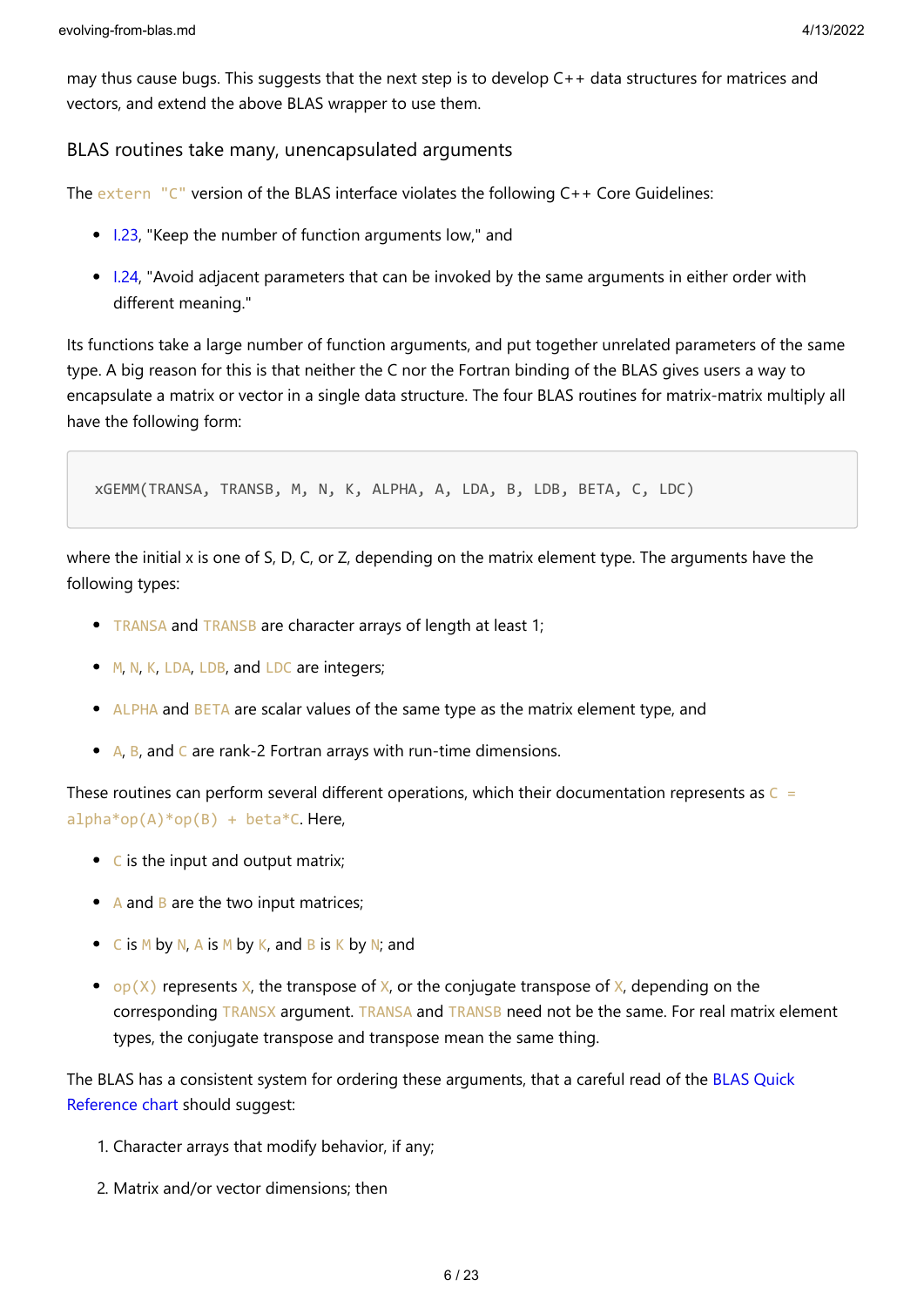3. Constants and matrices / vectors, in the order in which they appear in the right-hand side of the algebraic expression to evaluate. After each matrix / vector comes its stride argument.

However, most users are not familiar with the BLAS' conventions. We *are*, and nevertheless we have found it easy to mix up these arguments. Users need to read carefully to see which of M, N, and K go with A, B, or C. Should they reverse these dimensions if taking the transpose of A or B? In some cases, the BLAS will check errors for you and report the first argument (by number) that is wrong. (The BLAS' error reporting has its own issues; see "Error checking and handling" below.) In other cases, the BLAS may crash or get the wrong answer. Since the BLAS is a C or Fortran library, whatever debug bounds checking you have on your arrays won't help. It may not have been built with debug symbols, so run-time debuggers may not help. Developers who haven't done a careful job wrapping the BLAS in a type-safe interface will learn the hard way, for example if they mix up the order of arguments in the extern "C" declarations and their integers get bitwise reinterpreted as pointers.

### Matrix and vector data structures

The BLAS takes matrices and vectors as raw pointers. This violates C++ Core Guidelines [I.13](https://isocpp.github.io/CppCoreGuidelines/CppCoreGuidelines#i13-do-not-pass-an-array-as-a-single-pointer): "Do not pass an array as a single pointer." However, C++ does not currently provide a BLAS-compatible matrix data structure, with column-major storage, including dimensions and stride information. Thus, C++ does not currently give us a standard way *not* to break that rule. The language's native two-dimensional arrays cannot have run-time dimensions and also promise contiguous or constant-stride (row-major or column-major) storage. Other array-like data structures in the C++ Standard Library are only one dimensional. The valarray class and its slice classes were meant to serve as a building block for vectors and matrices (see footnote in **[template.valarray.overview]**). **[class.slice.overview]** calls slice "a BLAS-like slice from an array." However, none of these classes can represent a matrix without additional information. Also, they require using valarray for data storage, rather than whatever container the application might like to use.

The lack of general multidimensional array data structures in C++ led us to propose mdspan [\(P0009\)](https://wg21.link/p0009). An mdspan with layout left layout can represent a view of a dense column-major matrix with leading dimension (stride) equal to the number of rows. The BLAS permits matrices with leading dimension greater than the number of rows, for which case one can use either mdspan's layout stride layout, or the layout blas general proposed in [P1673](https://wg21.link/p1673). Thus, mdspan can encapsulate all the pointer, dimensions, and stride arguments to BLAS functions that represent a view of a matrix. Unlike valarray slices, mdspan can even represent dimensions and strides as compile-time values. More importantly, molspan can view matrices and vectors stored in the application's preferred container types. Applications need not commit to a particular container type, unlike with valarray. Therefore, we think it makes sense to use mdspan as the minimal common interface for many different data structures to interact with libraries like the BLAS.

### BLAS library reports user errors incompatibly with C++

The BLAS library checks user input, and reports user errors in a way that is incompatible with C++ error handling. Section 1.8 of the BLAS Standard requires error checking and reporting for the Fortran 95, Fortran 77, and C bindings. Checking looks at dimensions, strides, and bandwidths. Users of the Fortran Reference BLAS see this as program exit in the XERBLA routine; users of an implementation conformant with the BLAS Standard see this as program exit in BLAS\_error or blas\_error. There are a few issues with the BLAS' error reporting approach.

1. There is no way to recover from an error.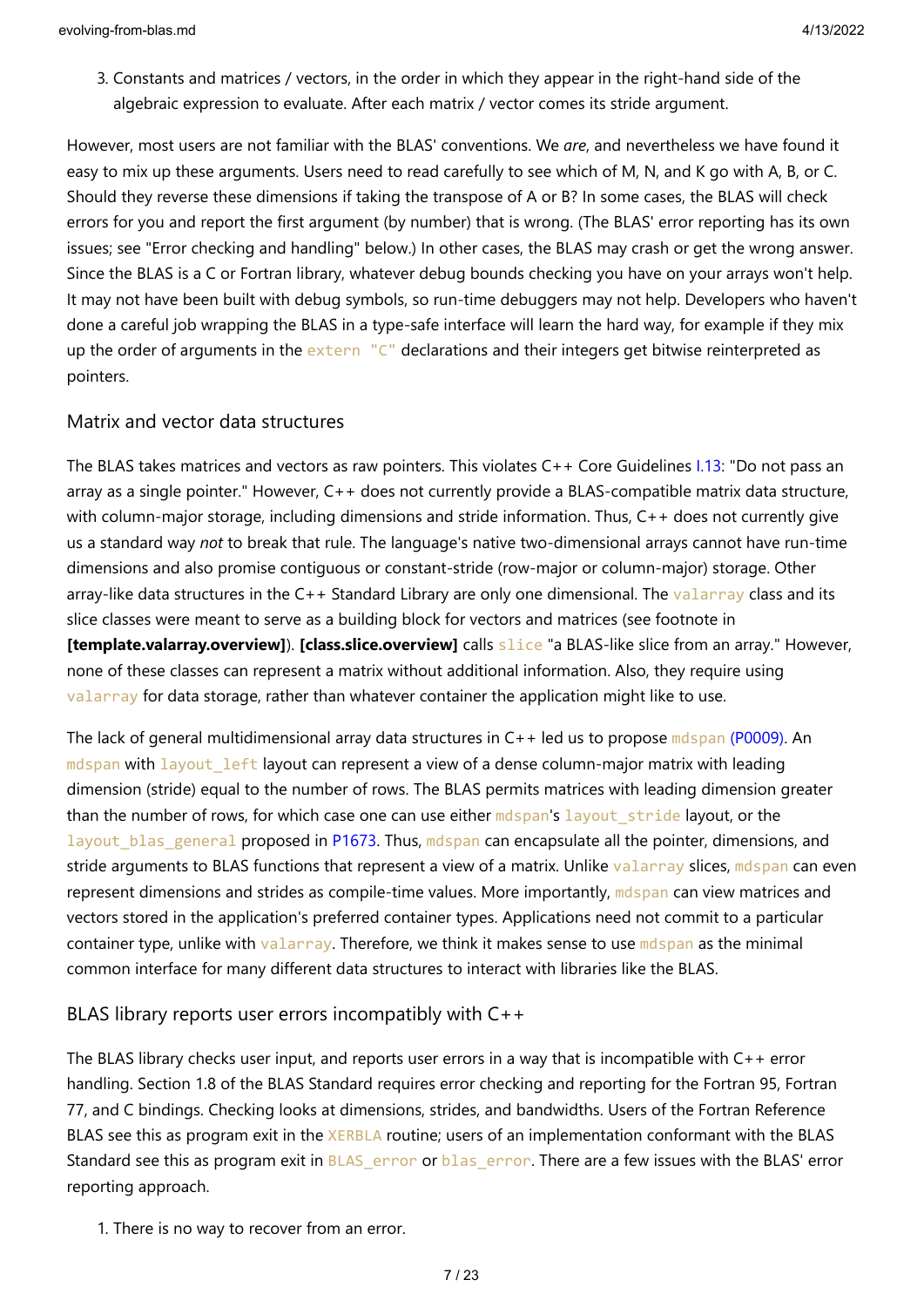- 2. There is no stack unwinding.
- 3. Users can replace the default error handler at link time, but it must "print an informative error message describing the error, and halt execution." There is no way to return control to the caller.
- 4. Fortran did not define an equivalent of "exit with a nonzero error code" until version 2008 of the Standard. Thus, programs that use the BLAS' Fortran binding and invoke the BLAS error handler could exit with no indication to an automated caller that something went wrong.

Developers writing their own C++ wrapper around an existing Fortran or C BLAS implementation have at least two options to address these issues.

- 1. Detect user errors in the wrapper. Try to catch all cases that the BLAS would catch, and report them in a way friendly to C++ code.
- 2. Declare that user errors invoke undefined behavior, just like passing the wrong pointers to memcpy. Let the BLAS library detect errors if it wants.

The problem with Option 1 is that it adds overhead by duplicating the BLAS library's existing error checks. For [our proposal P1673,](https://wg21.link/p1673) we have chosen Option 2, by defining user run-time errors as Precondition violations. This would let a Standard Library author quickly stand up an implementation by wrapping an existing BLAS library. Later, they can go back and modify the BLAS library to change how it detects and handles errors.

### Function argument aliasing and zero scalar multipliers

Summary:

- 1. The BLAS Standard forbids aliasing any input (read-only) argument with any output (write-only or readand-write) argument.
- 2. The BLAS uses INTENT(INOUT) (read-and-write) arguments to express "updates" to a vector or matrix. By contrast,  $C_{++}$  Standard algorithms like transform take input and output iterator ranges as different parameters, but may let input and output ranges be the same.
- 3. The BLAS uses the values of scalar multiplier arguments ("alpha" or "beta") of vectors or matrices at run time, to decide whether to treat the vectors or matrices as write only. This matters both for performance and semantically, assuming IEEE floating-point arithmetic.
- 4. We recommend separately, based on the category of BLAS function, how to translate INTENT(INOUT) arguments into a C++ idiom:

a. For in-place triangular solve or triangular multiply, we recommend translating the function to take separate input and output arguments that shall not alias each other.

b. Else, if the BLAS function unconditionally updates (like  $\times$ GER), we recommend retaining read-andwrite behavior for that argument.

c. Else, if the BLAS function uses a scalar beta argument to decide whether to read the output argument as well as write to it (like xGEMM), we recommend providing two versions: a write-only version (as if beta is zero), and a read-and-write version (as if beta is nonzero).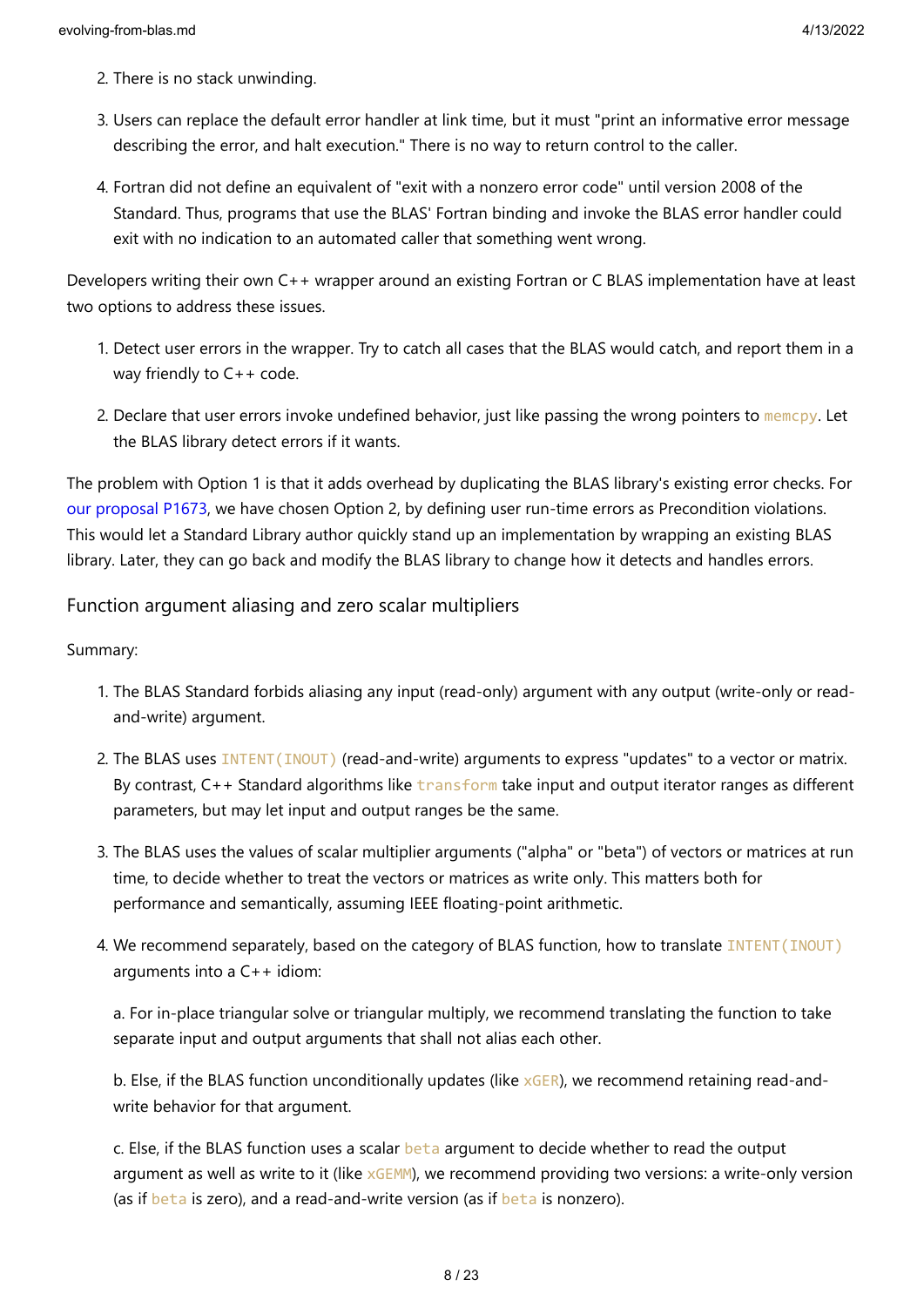Both the BLAS Standard and the C++ Standard Library's algorithms impose constraints on aliasing of their pointer / array arguments. However, the BLAS Standard uses different language to express these constraints, and has different interface assumptions. In this section, we summarize the BLAS' constraints in C++ Standard terms, and explain how an idiomatic C++ interface would differ.

#### **Aliasing in the BLAS**

The BLAS Standard says that its functions do not permit any aliasing of their arguments. In order to understand this restriction, we must look both at Fortran (the BLAS' "native language"), and at the INTENT specifications of BLAS functions. It turns out that this restriction is no more onerous than that on the input and output arguments of copy or memcpy. Furthermore, INTENT (INOUT) permits the BLAS to express linear algebra "update" operations in an idiom that linear algebra experts find more natural. This differs from the idiom of  $C_{++}$  Standard Library algorithms like transform, that can be used to perform update operations.

The [Fortran standard](https://wg5-fortran.org/) rarely refers to "aliasing." The proper Fortran term is *association*. In C++ terms, "association" means something like "refers to." For example, Fortran uses the term *argument association* to describe the binding of the caller's *actual argument*, to the corresponding *dummy argument*. C++ calls the former an "argument" **[defns.argument]** -- what the caller puts in the parentheses when calling the function -- and the latter a "parameter" **[defns.parameter]** -- the thing inside the function that gets the value. (Fortran uses "parameter" in a different way than C++, to refer to a named constant.) *Sequence association* means (among other things) that an array argument can "point to a subset" of another array, just like it can in C++. We omit details about array slices, but C++ developers can get a rough idea of this behavior by thinking of Fortran arrays as pointers.

In the latest (2018) Fortran standard, Section 15.5.2.3 gives argument association rules, and Section 19.5 defines the different kinds of association. Section 15.5.1.2 explains that "[a]rgument association can be sequence association." This [blog post](https://stevelionel.com/drfortran/2009/03/31/doctor-fortran-in-ive-come-here-for-an-argument/) by Steve Lionel explains argument association and aliasing in detail.

A first-order C++ approximation of Fortran's default behavior is "pass scalar values by reference -- nonconst unless declared **INTENT(IN)** -- and pass arrays by pointer." Thus, aliasing rules matter even more in Fortran than in C++. Fortran only permits associating the same entity with two different dummy arguments if the dummy arguments are both explicitly marked read only, through the  $INTENT(IN)$  attribute. Function arguments can have four different INTENTs:

- INTENT(IN), read only;
- INTENT (OUT), write only;
- INTENT(INOUT), read and write; or
- unspecified, so the function's behavior defines the actual "intent."

For example, the BLAS' xAXPY function performs the vector sum operation  $Y = Y + ALPHA*X$ . It has the following arguments:

- ALPHA (scalar) is INTENT(IN),
- X (vector) is INTENT (IN), and
- Y (vector) is INTENT (INOUT).

"No aliasing" here means that when users call xAPXY, they promise that neither of their first two actual arguments aliases any elements in the third actual argument. Aliasing two **INTENT(IN)** arguments is legal. For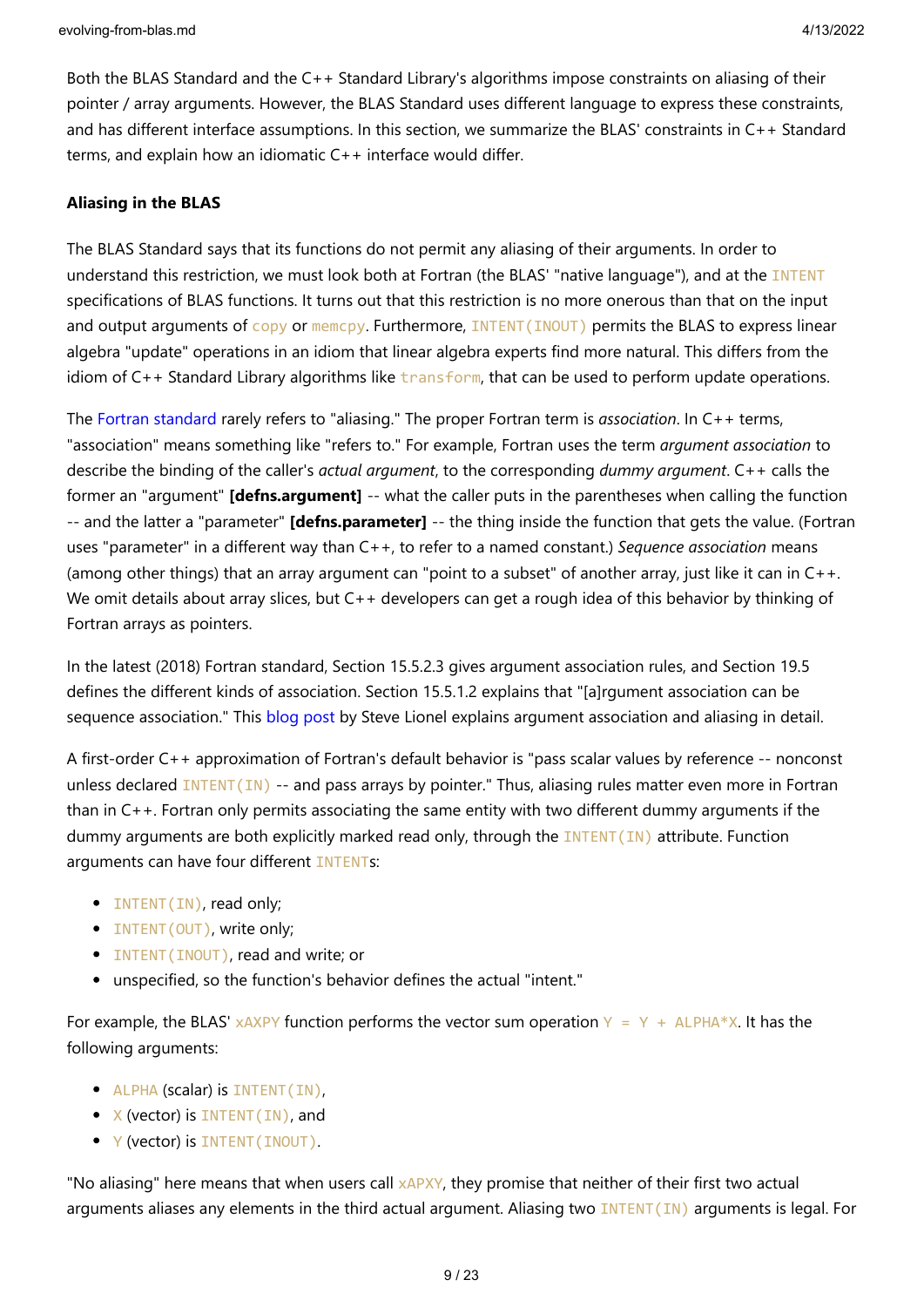instance,  $xGEMM$  (matrix-matrix multiply) permits its INTENT(IN) arguments A and B to be the same, as long as they do not alias the INTENT(INOUT) argument C.

### **Aliasing in C++ Standard algorithms**

The transform (see **[alg.transform]**) algorithm is a good analog to updating functions like xAXPY. transform does not take the C++ equivalent of an INTENT(INOUT) argument. Instead, transform takes input and output iterator ranges as separate arguments, but lets its output range be equal to either input range. If so, then transform implements an "update" that accesses the output in read-and-write fashion. This is the C++ way of expressing a read-and-write argument for update operations.

In general, each C++ Standard algorithm (see e.g., **[alg.modifying.operations]**) states its own constraints on its input and output iterator ranges. For example, in **[alg.copy]**,

- Three-argument copy requires that the output iterator result "shall not be in the range  $\lceil$  first, last)" (the input iterators).
- The overload of copy that takes an ExecutionPolicy requires that the "ranges [first, last) and [result, result + (last - first)) shall not overlap."
- copy\_if in general requires that the input range [first, last) and the output range [result, result + (last - first)) "shall not overlap."

Note the mismatch between the BLAS and the C++ Standard Library. The BLAS has INTENT(INOUT) arguments to express the idea of "an input that is also an output." C++ Standard Library algorithms that have both input and output ranges take separate arguments for those ranges. In some cases, the separate input and output arguments may refer to the same ranges, but they are still separate arguments.

### **Read-and-write access is idiomatic**

Many linear algebra algorithms assume read-and-write access. For example, Krylov subspace methods compute an update to an existing solution or residual vector. Cholesky, LU, and QR factorizations apply a lowrank (outer product) update to a trailing matrix. Most of these algorithms have no risk of parallel race conditions, as long as users follow the rule that  $INTENT(IND)$  arguments may not alias  $INTENT(IN)$ arguments.

The exceptions in the BLAS are the triangular solves  $xTRSM$  and  $xTRMM$ , in which the right-hand side vector(s) are  $INTENT(INOUT)$  arguments that the algorithm overwrites with the solution vector(s) on output. In practice, the authors often need to keep the original right-hand side vectors, and end up making a copy before the triangular solve. This interface also precludes parallel implementations, since the BLAS is not allowed to allocate memory for temporary copies.

### **BLAS has special access rules for zero scalar prefactors**

BLAS functions have special access rules when their operations multiply a vector or matrix by a scalar prefactor. Whenever the scalar prefactor is zero, the BLAS does not actually read the vector's or matrix's entries. For example, the xGEMM function performs the matrix-matrix multiply update C := alpha \* A \* B + beta \* C, where A, B, and C are matrices and alpha and beta are scalars. If alpha is zero, the BLAS does not read A or B and treats that entire term as zero. The C argument has declared INTENT(INOUT), but if beta is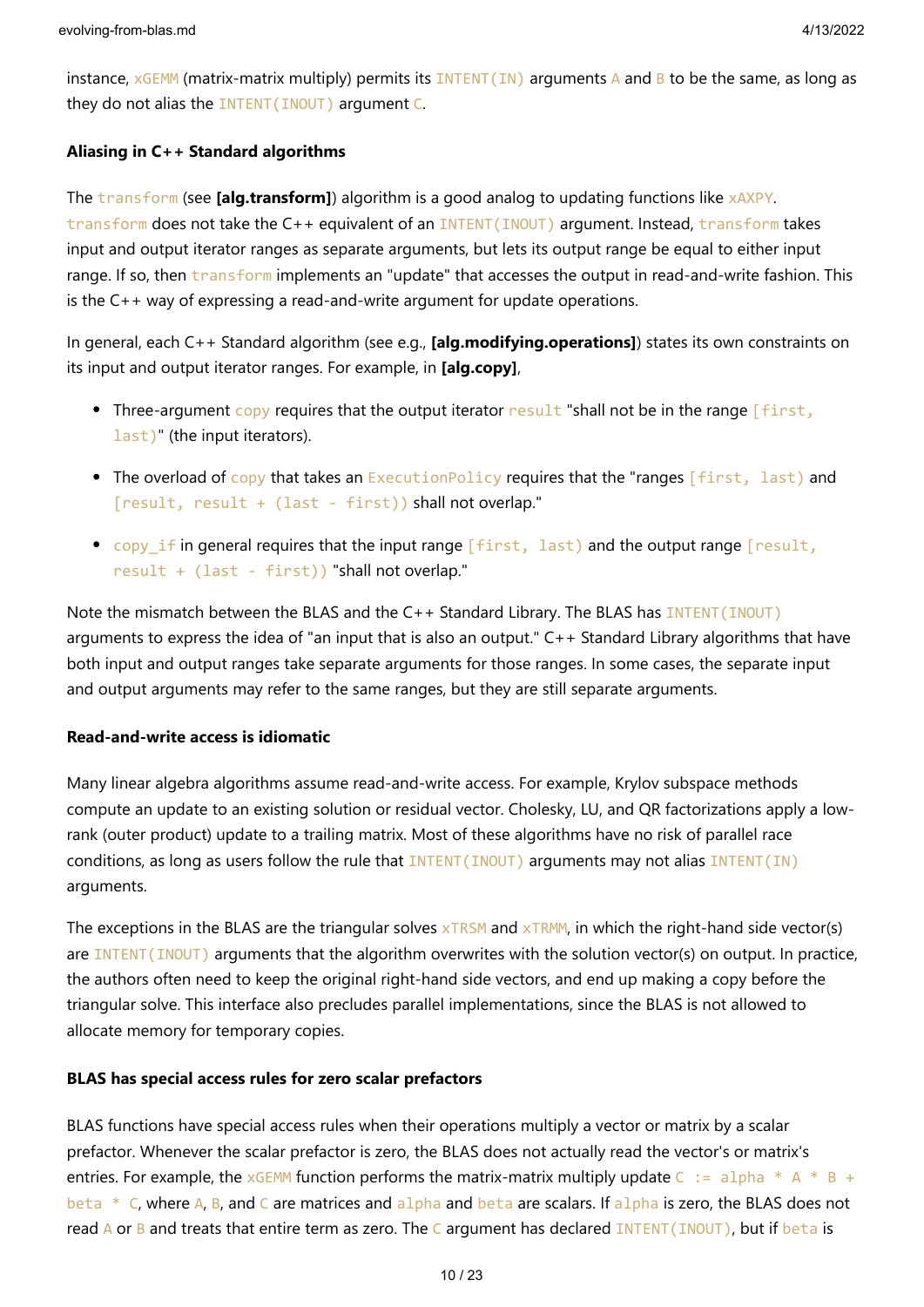zero, the BLAS does not read C and treats the C argument as write only. This is a run-time decision, based on the value(s) of the scalar argument(s).

The point of this rule is so that "multiplying by zero" has the expected result of dropping that term in a sum. This rule matters semantically; it is not just a performance optimization. In IEEE floating-point arithmetic,  $\theta$ . 0 \* A[i,j] is NaN, not zero, if A[i,j] is Inf or NaN. If users have not initialized an INTENT(INOUT) argument, then it's possible that some of the uninitialized values may be Inf or NaN. Linear algebra algorithm developers depend on this behavior. For example, textbook formulations of some Krylov subspace methods assume this rule for xAPXY, as a way to avoid a special case for the first iteration (where the input vector may not be initialized).

### **Overloading is more idiomatically C++**

The above special access rule is not idiomatic  $C++$  for the following reasons:

- 1. C++ standard algorithms should be generic, but the rule makes sense only for special cases of a particular arithmetic system.
- 2. The rule forces a branch with a major behavior change based on run-time input values. This violates both the zero overhead requirement, and the Single Responsibility Principle.

For instance, when we implemented BLAS-like computational kernels in the [Trilinos](https://github.com/trilinos/Trilinos) project, Reason 2 required us either to put a branch in the inner loop, or to have an outer branch that calls into one of two separate kernels. Neither has zero overhead, especially if the vectors or matrices are very small. Optimized BLAS implementations likely take the latter approach of implementing two separate kernels, since they do not prioritize performance for very small problems.

A more idiomatic C++ linear algebra library could express write-only vs. read-and-write semantics by overloading. This would remove the dependence of semantics on possibly run-time scalar values, and it would match the convention in **[algorithms.requirements]** that "[b]oth in-place and copying versions are provided for certain algorithms." For example, the library would have two overloads of  $xGEMM$ :

- 1. an overload that takes C as a strictly write-only argument and performs the operation  $C := \text{alpha} * A$ 
	- $*$  B, without regard for the value of alpha; and
- 2. an overload that performs the operation  $C := \alpha 1$  pha  $* A * B + \beta 1$  beta  $* D$ , permits D to be the same as  $C$  (compare to transform), and does so without regard for the values of alpha and beta.

This would have the side benefit of extending the set of operations "for free." For example, the overloading approach would give users a  $x$ WAXPY operation W := alpha\*X + Y without adding a new function name or increasing implementer effort. (In our proposal P1673, we show how mdspan's accessor policy would let us remove scalar arguments like alpha and beta as well.)

The disadvantage of this approach is that implementations could no longer just call the existing BLAS interface directly. They would need to introduce run-time checks (beyond what the BLAS already does) for alpha =  $\theta$  or beta =  $\theta$  cases. This is one justification for proposing the removal of these special cases if adding linear algebra to the C++ standard library (see our proposal [P1673\)](https://wg21.link/p1673). BLAS implementations (that some vendors write already) or other BLAS-like libraries likely have internal functions for implementing the different cases, in order to avoid branches in inner loops. A standard library written by vendors could access those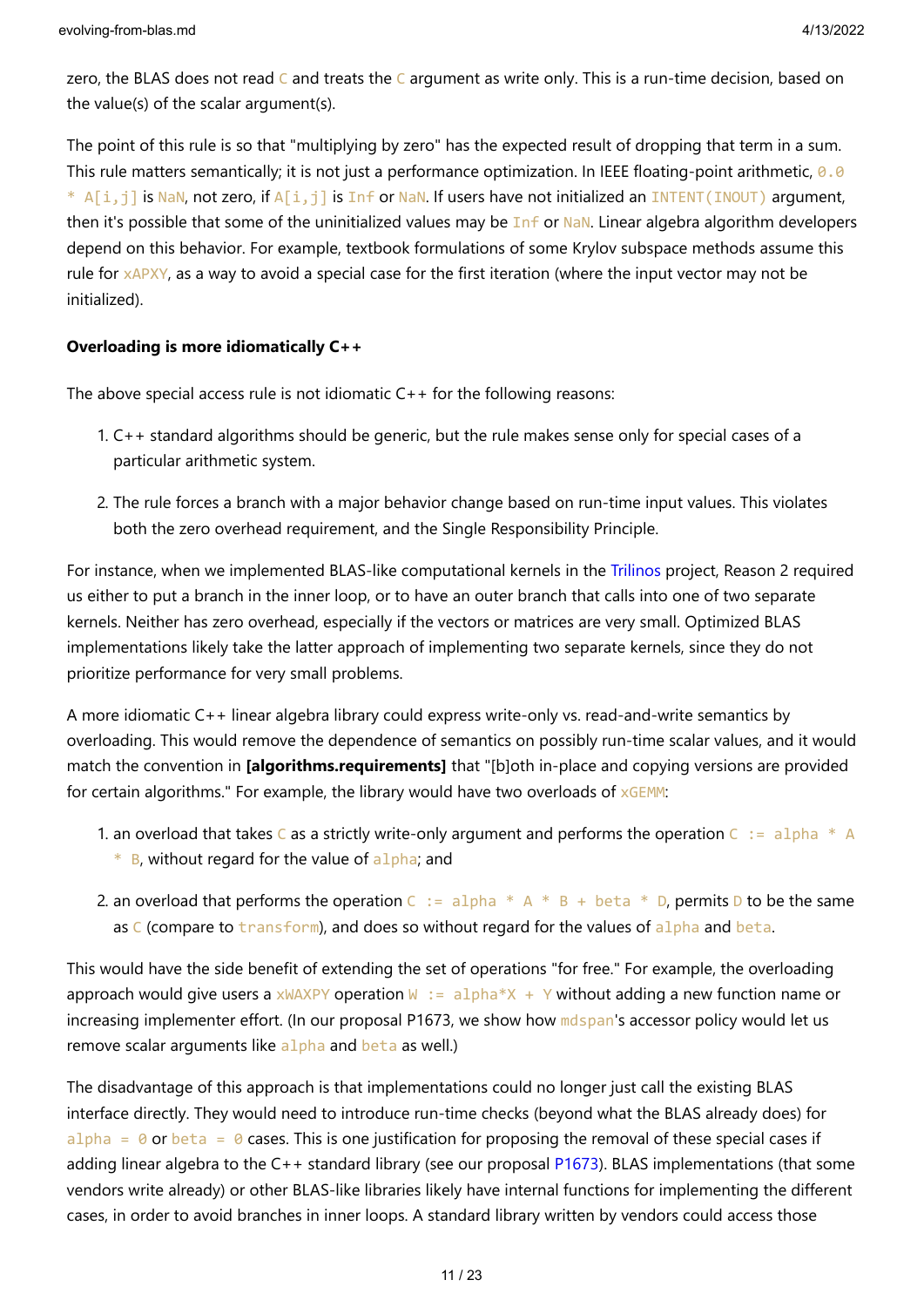internal functions. Furthermore, a C++ linear algebra library for vectors and matrices with very small compiletime sizes would in any case not want to have these run-time branches.

A C++ library could alternately say that any  $Inf$  or NaN values (either in input arrays or as the intermediate result of computations, like  $A * B$  in the alpha  $A * B$  term) give implementation-defined results. However, this would make the library's specification non-generic on the matrix element type, which would defeat our goal of a generic linear algebra library. Thus, we do not favor this approach.

### **Unconditionally read-and-write arguments**

Many BLAS functions have unconditionally read-and-write behavior for their output arguments. This includes

- 1. Element-wise functions over vectors or matrices, like  $x$  SCAL (vector scale:  $x := a1$ pha  $* x$ ) and  $x$ AXPY (vector update:  $y = alpha * x + y$ );
- 2. rank-1 or rank-2 matrix update functions, like  $xGER$ ;
- 3. in-place triangular matrix-vector multiply functions, like xTRMV and xTRMM; and in-place triangular solve functions, like xTRSV and xTRSM.

We consider each of these separately. First, any reasonable implementation of xSCAL should behave like transform, in that it should work whether or not the output and input vectors are the same (as long as they do not partially overlap). Similarly, an operation  $w := \text{alpha} * x + \text{beta} * y$  that permits w to be the same as x or y would behave like transform, and would cover all xAXPY use cases. The same argument applies to any element-wise function.

Second, rank-1 or rank-2 matrix update functions are idiomatic to the implementation of matrix factorizations, in particular for matrices with a small number of columns (the "panel" case in LAPACK). Users normally want to update the matrix in place. Furthermore, *not* updating makes a performance mistake. An outer product that overwrites a matrix destroys sparsity of the outer product representation. Users are better off keeping the vector(s), instead of forming their outer product explicitly. Updating an already dense matrix with an outer product does not destroy sparsity. The C++ Standard offers sont as precedent for only including the in-place version of an algorithm.

Third, the in-place triangular matrix functions cannot be made parallel without overhead (e.g., allocating intermediate storage). This means that, unlike most C++ Standard algorithms, they could not accept ExecutionPolicy overloads for parallel execution -- not even for non-threaded vectorization. Furthermore, in practice, users often need to keep the original right-hand side vectors when they do triangular solves, so they end up making a copy of the input / output vector(s) before calling the BLAS. Thus, an idiomatic  $C++$ library would only include versions of these functions that take separate input and output objects, and would forbid aliasing of input and output.

### **Summary**

A C++ version of the BLAS that wants idiomatic C++ treatment of input and output arguments may need to translate each BLAS function with INTENT(INOUT) arguments separately.

1. For in-place triangular solve or triangular multiply, the function would take separate input and output arguments that do not alias each other.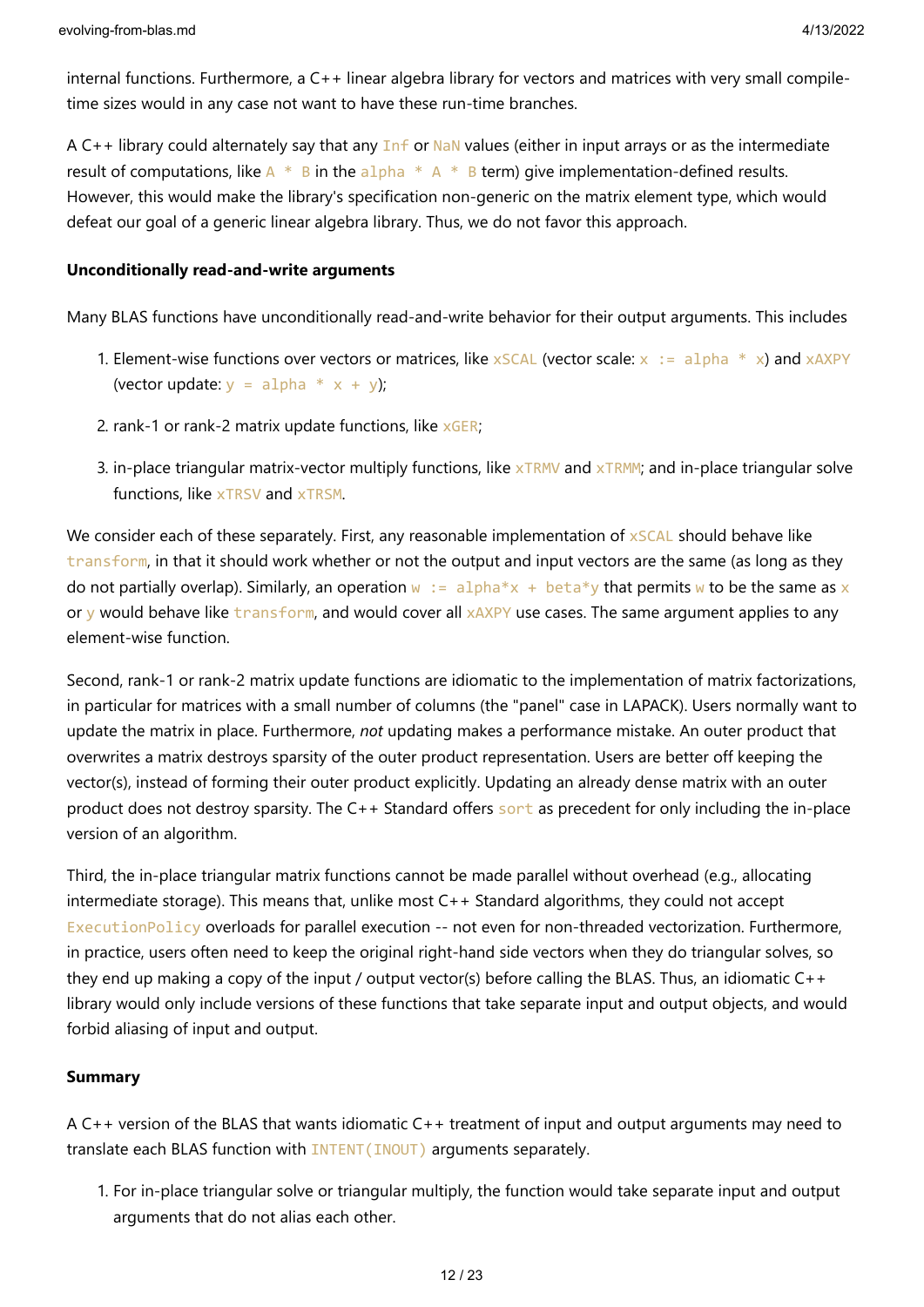- 2. Else, if the BLAS function unconditionally updates (like  $xGER$ ), the corresponding  $C++$  function would have read-and-write behavior for that argument.
- 3. Else, if the BLAS function uses a scalar beta argument to decide whether to read the output argument as well as write to it (like  $xGEMM$ ), the C++ library would provide two versions: a write-only version (as if beta is zero), and a read-and-write version (as if beta is nonzero).

### Support for the BLAS' different matrix storage formats

### Summary:

- 1. The dense BLAS supports several different dense matrix "types." Type is a mixture of "storage format" (e.g., packed, banded) and "mathematical property" (e.g., symmetric, Hermitian, triangular).
- 2. Some "types" can be expressed as custom molspan layouts; others do not.
- 3. Thus, a  $C_{++}$  BLAS wrapper cannot overload on matrix "type" simply by overloading on mdspan specialization. The wrapper must use different function names, tags, or some other way to decide what the matrix type is.

### **BLAS dense matrix storage formats**

The dense BLAS supports several different dense matrix "types" (storage formats). We list them here, along with the abbreviation that BLAS function names use for each.

- General (GE): Either column major or row major (C binding only).
- General Band (GB): Stored like General, but functions take two additional integers, one for the upper band width, and one for the lower band width.
- Symmetric (SY): Stored like General, but with the assumption of symmetry  $(A[i,j] = A[j,i])$ , so that algorithms only need to access half the matrix. Functions take an UPLO argument to decide whether to access the matrix's upper or lower triangle.
- Symmetric Band (SB): The combination of General Band and Symmetric.
- Symmetric Packed (SP): Assumes symmetry, but stores entries in a contiguous column-major packed format. The BLAS function takes an UPLO argument to decide whether the packed format represents the upper or lower triangle of the matrix.
- Hermitian (HE): Like Symmetric, but assumes the Hermitian property (the complex conjugate of  $A[i,j]$ equals  $A[i, i]$ ) instead of symmetry. Symmetry and the Hermitian property only differ if the matrix's element type is complex.
- Hermitian Band (HB): The combination of General Band and Hermitian.
- Hermitian Packed (SP): Like Symmetric Packed, but assumes the Hermitian property instead of symmetry.
- Triangular (TR): Functions take an UPLO argument to decide whether to access the matrix's upper or lower triangle, and a DIAG argument to decide whether to assume that the matrix has an implicitly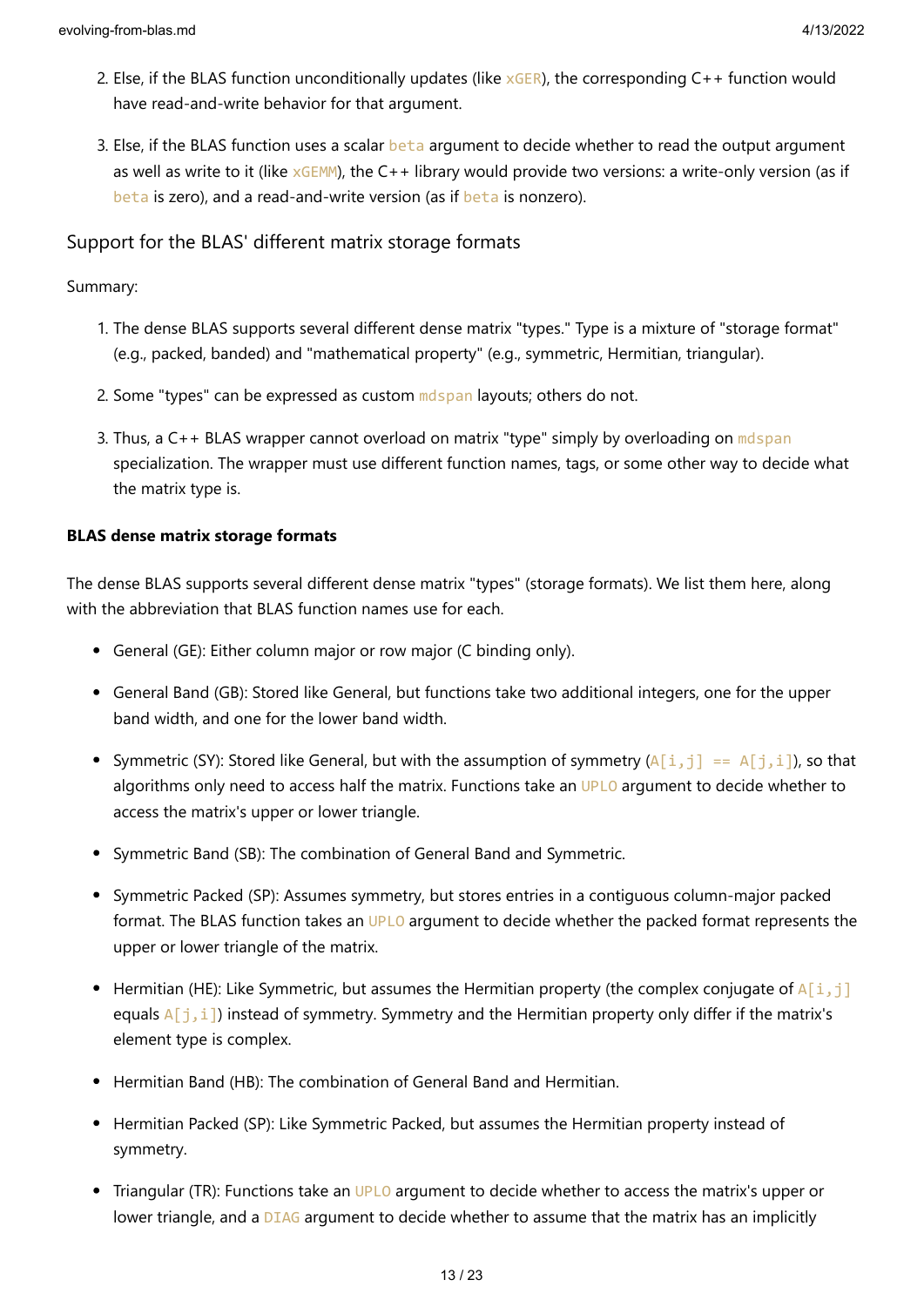stored unit diagonal (all ones). Both options are relevant for using the results of matrix factorizations like LU and Cholesky.

- Triangular Band (TB): The combination of General Band and Triangular.
- Triangular Packed (TP): Stores entries in a contiguous column-major packed format, like Symmetric Packed. BLAS functions take the same UPLO and DIAG arguments as Triangular.

#### **Matrix storage format is not equivalent to mdspan layout**

The BLAS' "matrix types" conflate three different things:

- 1. the arrangement of matrix elements in memory -- the mapping from a 2-D index space (row and column indices) to a 1-D index space (the underlying storage);
- 2. constraints on what entries of the matrix an algorithm may access -- e.g., only the upper or lower triangle, or only the entries within a band; and
- 3. mathematical properties of a matrix, like symmetric, Hermitian, banded, or triangular.

"The arrangement of matrix elements in memory" is exactly what mdspan's layout intends to express. However, the layout cannot properly express "constraints on what entries of the matrix an algorithm may access." P0009 defines the "domain" of an mdspan -- its set of valid multidimensional indices -- as the Cartesian product of the dimensions ("extents," in P0009 terms).

This excludes the various Triangular formats, since they do not permit access outside the triangle. One could "hack" the layout, along with a special mdspan accessor, to return zero values for read-only access outside the triangle. However, mdspan does not have a way to express "read-only access for some matrix elements, and read-and-write access for other matrix elements." The mdspan class was meant to be a low-level multidimensional array, not a fully generalizable matrix data structure.

Similarly, there is no way to define a mathematically Hermitian matrix using mdspan's layout and accessor. The layout could reverse row and column indices outside of a specific triangle; that is a way to define a mathematically symmetric matrix. However, there is no way for the layout to tell the accessor that the accessor needs to take the conjugate for accesses outside the triangle. Perhaps the accessor could reverse-engineer this from the 1-D index, but again, this is out of mdspan's scope.

A C++ linear algebra library has a few possibilities for dealing with this.

- 1. It could use the layout and accessor types in mdspan simply as tags to indicate the matrix "type." Algorithms could specialize on those tags.
- 2. It could introduce a hierarchy of higher-level classes for representing linear algebra objects, use mdspan (or something like it) underneath, and write algorithms to those higher-level classes.
- 3. It could imitate the BLAS, by introducing different function names, if the layouts and accessors do not sufficiently describe the arguments.

In our proposal [P1673](https://wg21.link/p1673), we take Approach 3. Our view is that a BLAS-like interface should be as low-level as possible. If a different library wants to implement a "Matlab in C++," it could then build on this low-level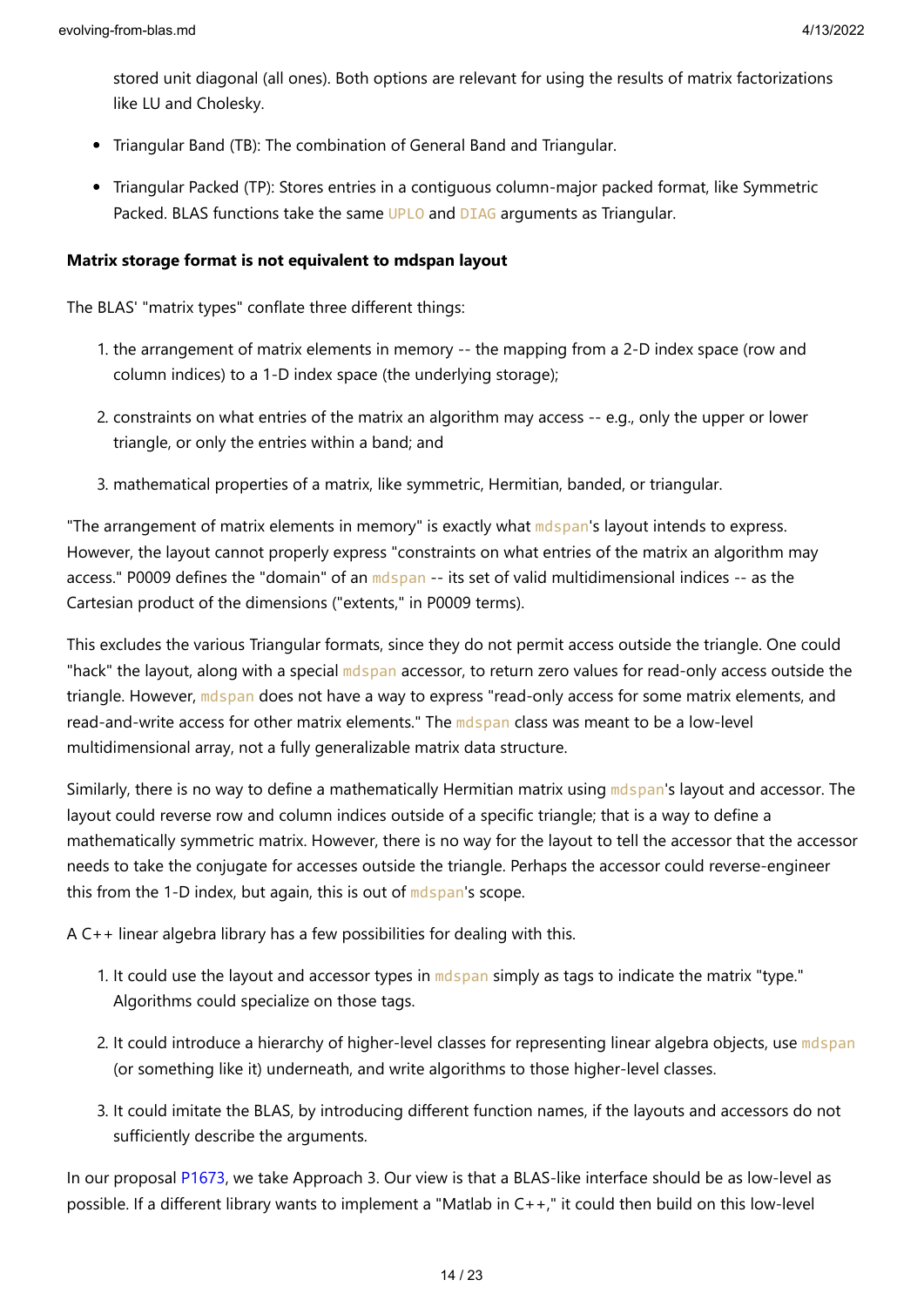library. We also do not want to pollute mdspan -- a simple class meant to be easy for the compiler to optimize -- with extra baggage for representing what amounts to sparse matrices.

### **BLAS General calls for a new mdspan layout**

All BLAS matrix types but the Packed types actually assume the same layout as General. In our proposal [P1673](https://wg21.link/p1673), we call General's layout layout blas general. It includes both row-major and column-major variants: layout\_blas\_general<row\_major\_t>, and layout\_blas\_general<column\_major\_t>.

layout blas general expresses a more general layout than layout left or layout right, because it permits a stride between columns resp. rows that is greater than the corresponding dimension. This is why BLAS functions take an "LDA" (leading dimension of the matrix A) argument separate from the dimensions of A. However, these layouts are slightly *less* general than layout\_stride, because they assume contiguous storage of columns resp. rows.

One could omit layout blas general and use layout\_stride without removing functionality. However, the advantage of these layouts is that subspans taken by many matrix algorithms preserve the layout type (if the stride is a run-time value). Many matrix algorithms work on "submatrices" that are rank-2 subspans of contiguous rows and columns of a "parent" matrix. If the parent matrix is layout left, then in general, the submatrix is layout stride, not layout left. However, if the parent matrix is layout blas general<column major t> or layout blas general<row major t>, such submatrices always have the same layout as their parent matrix. Algorithms on submatrices may thus always assume contiguous access along one dimension.

# Taking stock

Thus far, we have outlined the development of a generic  $C_{++}$  "BLAS wrapper" that uses molspan for matrix and vector parameters. The library could call into the BLAS (C or Fortran) for layouts and data types for which that is possible, and would have fall-back implementations for other layouts and data types. We have also gradually adapted BLAS idioms to C++. For example, we talked about imitating the C++ Standard Algorithms with respect to function argument aliasing, and how that relates to the alpha=0 and beta=0 special cases for BLAS functions like matrix-matrix multiply.

Recall that we are arguing for inclusion of linear algebra in the C++ Standard Library. If the above interface were in the Standard, vendors could optimize it without much effort, just by calling their existing BLAS implementation, at least for the matrix and vector element types that the BLAS supports. The C++ library would also give vendors the opportunity to optimize for other element types, or even to drop the external BLAS library requirement. For example, it's possible to write a portable implementation of dense matrix-matrix multiply directly to a matrix abstraction like mdspan, and still get performance approaching that of a fully optimized vendor-implemented BLAS library. That was already possible given the state of C++ compiler optimization 20 years ago; see e.g., Siek and Lumsdaine 1998. The authors would be ecstatic to have a product like this available in the Standard Library.

# Some remaining performance issues

Some C++ developers using a BLAS wrapper would encounter performance issues that relate to limitations in the design of the BLAS' interface itself. Here are three such issues:

1. It is not optimized for tiny matrices and vectors.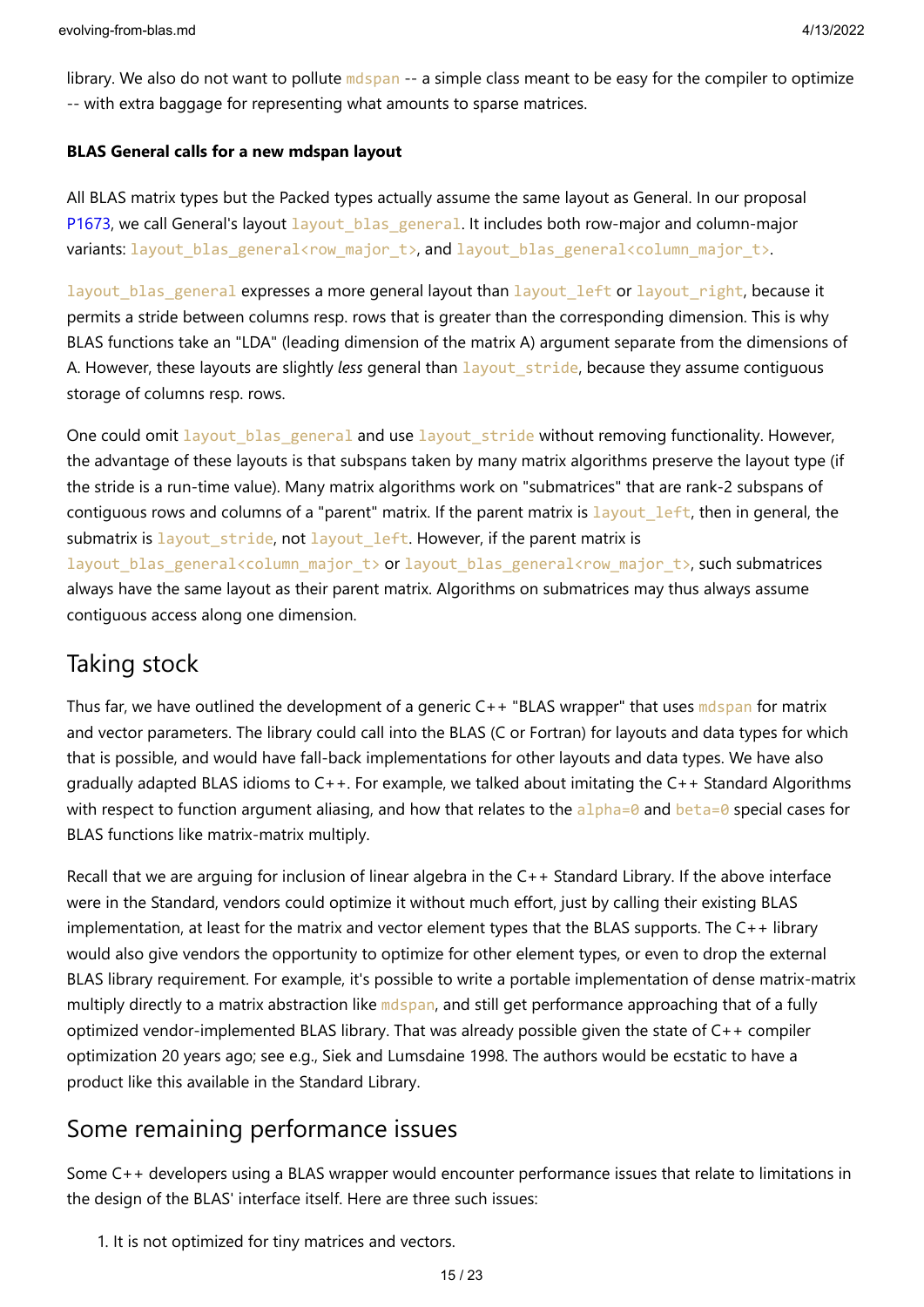- 2. It has no way for users to control composition of parallelism, such as what parallelism policy to use, or to control nested parallelism.
- 3. Implementations have no way to optimize across multiple linear algebra operations.

The C++ interface outlined above has the right hooks to resolve these issues. In summary:

- 1. The interface already permits specializing algorithms for mdspan with compile-time dimensions. The mdarray container class [\(P1684\)](https://wg21.link/p1684) can eliminate any possible overhead from creating a view of a small matrix or vector. It also gives convenient value semantics for small matrices and vectors.
- 2. Like the  $C_{++}$  Standard Library's algorithms, an optional ExecutionPolicy&& argument would be a hook to support parallel execution and hierarchical parallelism, analogous to the existing parallel standard algorithms.
- 3. Optimizing across multiple linear algebra operations is possible, but adds complications. We talk below about different ways to solve this problem. It's not clear whether general solutions belong in the C++ Standard Library.

### Tiny matrices and vectors

"Tiny" could mean any of the following:

- It's cheaper to pass the object by value than by pointer.
- Function call or error checking overhead is significant.
- The objects fit in registers or cache; memory bandwidth no longer limits performance.

The BLAS interface is not optimal for solving tiny problems as fast as possible, for the following reasons:

- 1. The BLAS is an external library; it cannot be inlined (at least not without costly interprocedural optimization).
- 2. The BLAS standard requires error checking and reporting (see above). For small problems, error checking might take more time than actually solving the problem.
- 3. The BLAS takes arrays by pointer, with run-time dimensions. Neither is optimal for very small matrices and vectors.
- 4. The BLAS only solves one problem at a time; it does not have a "batched" interface for solving many small problems at a time.

It turns out that our hypothetical C++ library has already laid the groundwork for solving all these problems. The C++ "fall-back" implementation is a great start for inlining, skipping error checks, and optimization. The mdspan class permits compile-time dimensions, or mixes of compile-time and run-time dimensions. It would be natural to specialize and optimize the C++ implementation for common combinations of compile-time dimensions.

The mdspan class is a view (**[views]**). Implementations store a pointer. Thus, it is not totally zero overhead for very small matrices or vectors with compile-time dimensions. A zero-overhead solution would only store the data at run time, not a pointer to the data; std::array is an example. Furthermore, it's awkward to use views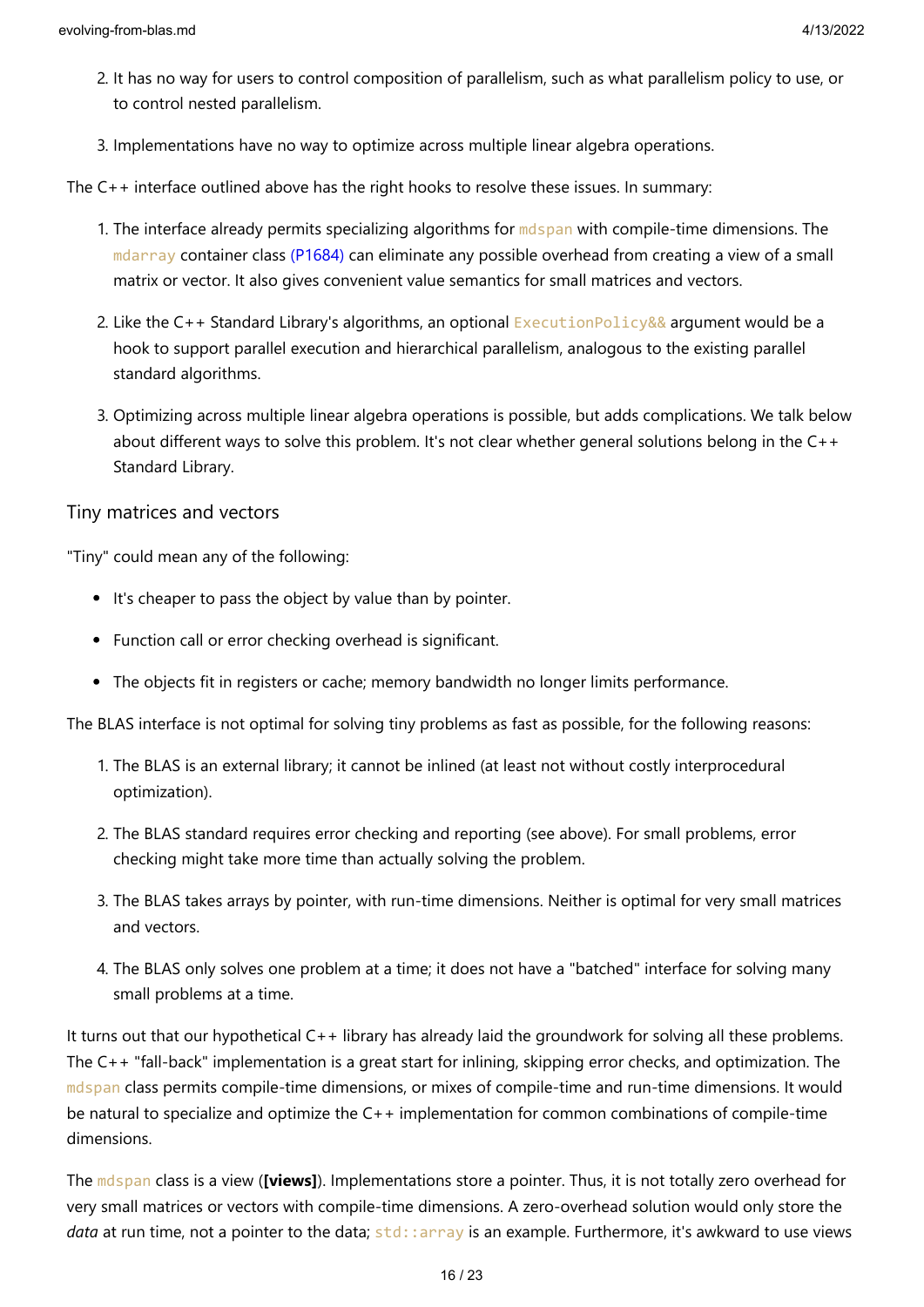for very small objects (see example in P1684). Users of small matrices and vectors often want to handle them by value. For these reasons, we propose mdarray (P1684), a container version of mdspan.

Once we have C++ functions that take mdspan, it's not much more work to overload them to accept other matrix and vector data structures, like mdarray. This would also help our developer make their linear algebra library more like the C++ Standard Library, in that its algorithms would be decoupled from particular data structures.

The mdspan class also gives developers efficient ways to represent batches of linear algebra problems with the same dimensions. For example, one could store a batch of matrices as a rank-3 mdspan, where the leftmost dimension selects the matrix. The various layouts and possibility of writing a custom layout make it easier to write efficient batched code. For example, one could change the layout to facilitate vectorization across matrix operations. We have some experience doing so in our [Kokkos](https://github.com/kokkos) and [Trilinos](https://github.com/trilinos/Trilinos) libraries.

### Composition of parallelism

Our developer may want to write a thread-parallel application. What happens if their BLAS implementation is thread parallel as well? This introduces two possible problems:

- 1. The BLAS' threads might fight with the application's threads, even while the application is not calling the BLAS.
- 2. The application may need to call the BLAS inside of a thread-parallel region. It may want to specify a subset of the computer's parallel hardware resources on which the BLAS should run, or it may not care what the BLAS does, as long as it doesn't make the calling parallel code slower.

BLAS implementations may use their own thread parallelism inside their library. This may involve OpenMP (as with some BLAS implementations) or a custom Pthreads-based back-end (as we have seen in earlier GotoBLAS releases). The only way to know is to read the implementation's documentation, and it may not be easy to control what it does at run time (e.g., how many threads it spins up).

What if our hypothetical developer wants to use thread parallelism in their own code? Their thread parallelism run-time system or implementation might fight with the BLAS' threads, even if our developer never calls the BLAS in a thread-parallel region. For example, one way to construct a thread pool is to pin threads to cores and have each thread spin-lock until work arrives. If both the BLAS and our developer do that, the two thread pools will fight constantly over resources.

In our experience, BLAS implementations that use OpenMP generally play nicely with the caller's use of OpenMP, as long as the caller uses the same compiler and links with the same version of the OpenMP runtime library. Even if the two thread pools play nicely together, what happens if our developer calls the BLAS inside of a parallel region? Intel's Math Kernel Library recognizes this by using the OpenMP API to determine whether it is being called inside of a parallel region. If so, it reverts to sequential mode. A smarter implementation could instead farm out work to other threads, if it makes sense for good performance. However, solving this at a system level, without our developer needing to change both their code and that of the BLAS implementation, is hard. For example, Pan 2010 shows how to nest parallel libraries and share resources between them without changing library code, but the approach is invasive in parallel programming run-time environments. "Invasive" means things like "reimplement Pthreads and OpenMP." Application developers may not have that level of control over the run-time environments they use.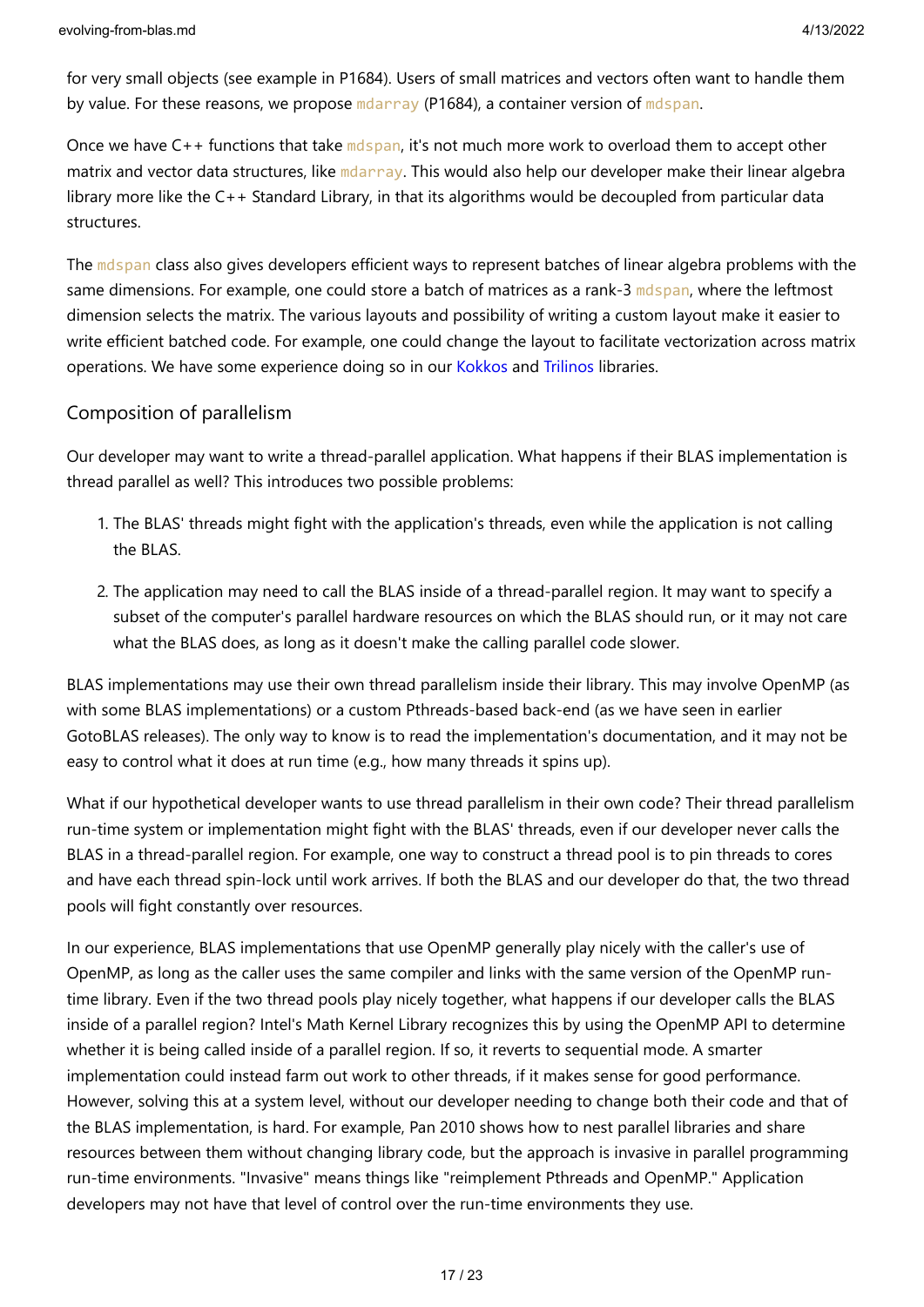Our developer could help by providing an optional execution policy (see **[execpol]** in the C++ Standard) that tells the BLAS what subset of parallel resources it may use. This is a logical extension of the C++ linear algebra interface we have been developing. Just like C++ Standard Algorithms, our developer's library could take optional execution policies. The optional execution policy parameter would also serve as an extension point for an interface that supports hierarchical parallelism (a "team-level BLAS"). That could also help with code that wants to solve many tiny linear algebra problems in parallel. This is the design choice we made in our linear algebra library proposal, P1673.

### Optimize across operations

The functions in the BLAS only perform one linear algebra operation at a time. However, in many cases one can improve performance by doing multiple operations at a time. That would let the implementation fuse loops and reuse more data, and would also amortize parallel region launch overhead in a parallel implementation.

#### **Provide specialized fused kernels?**

One way to do this is simply to expand the set of operations in the interface, to include more specialized "fused kernels." The BLAS already does this; for example, matrix-vector multiply is equivalent to a sequence of dot products. BLAS 2 and 3 exist in part for this reason. The  $xGEMM$  routines fuse matrix-matrix multiply with matrix addition, in part because this is exactly what LAPACK's LU factorization needs for trailing matrix updates.

This approach can work well if the set of operations to optimize is small. (See e.g., Vuduc 2004.) The opaque interface to fused kernels gives developers complete freedom to optimize. However, it also makes the interface bigger and harder to understand. Users may miss optimization opportunities because they failed to read that last page of documentation with the fancy fused kernels. Thus, the more general the intended audience for a linear algebra library, the less value specialized fused kernels may have.

#### **Expression templates?**

Many linear algebra libraries use expression templates to optimize sequences of linear algebra operations. See [P1417R0](http://wg21.link/p1417r0) for an incomplete list. Expression templates are a way to implement lazy evaluation, in that they defer evaluation of arithmetic until assignment. This also lets them avoid allocation of temporary results. When used with arithmetic operator overloading, expression templates give users a notation more like mathematics, with good performance. Some communities, like game developers, strongly prefer arithmetic operator overloading for linear algebra, so arithmetic operators on linear algebra objects strongly suggest expression templates.

We will consider two examples of linear algebra expressions:

- 1. Compute the 2-norm of w, where  $w = \text{alpha} * x + \text{beta} * y + \text{gamma} * z$  (x, y, z, and w are vectors, and alpha, beta, and gamma are scalar constants).
- 2. Compute  $D = A*B*C$ , where A, B, and C are matrices with run-time dimensions, operator<sup>\*</sup> indicates the matrix-matrix product, and  $B*C$  has many more columns than D.

#### **First example: Norm of a sum of scaled vectors**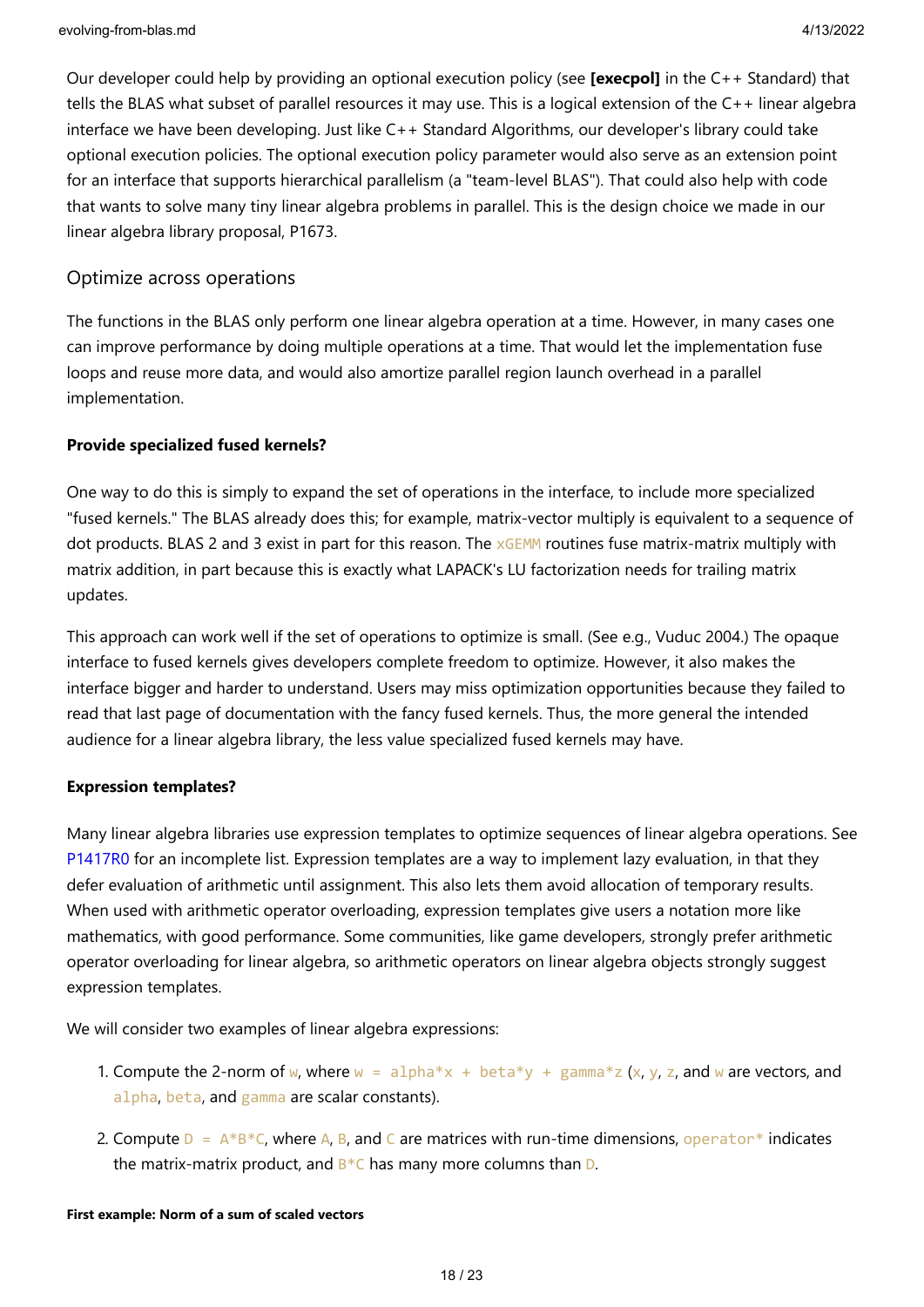The first example is a classic use case for expression templates. As long as all vectors exist and have the same length, one can write an expression templates library that computes the entire expression in a single loop, without allocating any temporary vectors. In fact, one could even skip storage of the intermediate vector w, if one only wanted its norm.

This example may suggest to some readers that we don't even need this expression templates library. What if a future version of Ranges were to accept parallel execution policies, and work with transform reduce? Wouldn't that make a expression templates library for linear algebra just a pinch of syntactic sugar? Such readers might go on to question the value of a BLAS 1 interface. Why do we need dot products and norms?

Computing norms and dot products accurately and without unwarranted underflow or overflow is tricky. Consider the norm of a vector whose elements are just a little bit larger than the square root of the overflow threshold, for example. The reference implementation of the BLAS does extra scaling in its 2-norm and dot product implementations, in order to avoid unwarranted overflow. Many BLAS 2 and 3 operations are mathematically equivalent to a sequence of dot products, and thus share these concerns.

Even if C++ already has the tools to implement something, if it's tricky to implement well, that can justify separate standardization. The C++ Standard Library already includes many "mathematical special functions" (**[sf.cmath]**), like incomplete elliptic integrals, Bessel functions, and other polynomials and functions named after various mathematicians. Special functions can be tricky to implement robustly and accurately; there are very few developers who are experts in this area. We think that linear algebra operations are at least as broadly useful, and in many cases significantly more so.

#### **Second example: Matrix triple product**

The second example shows the limits of expression templates in optimizing linear algebra expressions. The compiler can't know the optimal order to perform the matrix-matrix multiplications. Even if it knew the dimensions at compile time, optimizing the general problem of a chain of matrix multiplications is a nontrivial algorithm that could be expensive to evaluate at compile time. In this case, if the compiler evaluates  $B^*C$  first, it would need to allocate temporary storage, since  $D$  is not large enough. Introducing operator\* for matrixmatrix multiplcation thus forces the implementation to have storage for temporary results. That's fine for some users. Others could reach for named-function alternatives to arithmetic operators, to write lower-level code that does not allocate temporary storage.

When LAPACK moved from Fortran 77 to a subset of Fortran 90 in the 2000's, LAPACK developers polled users to ask if they wanted the interface to allocate scratch space internally (using Fortran 90 features). Users rejected this option; they preferred to manage their own scratch space. Thus, having the option of a lowerlevel interface is important for a general user community.

#### **Expression rewriting with named functions**

One way to avoid creation of temporaries in such expressions, is to combine named functions with expression templates. Such functions would pass an optional "continuation object" into the next expression. This approach would still enable high-level expression rewriting (like Eigen or uBLAS). It would also be agnostic to whether expression rewriting happens at compile time or run time. For example, for some operations with large sparse matrices and dense vectors, it could make sense to have a run-time expression rewriting engine. Compile-time expression templates might increase build time, so it would be helpful to have the option not to do them.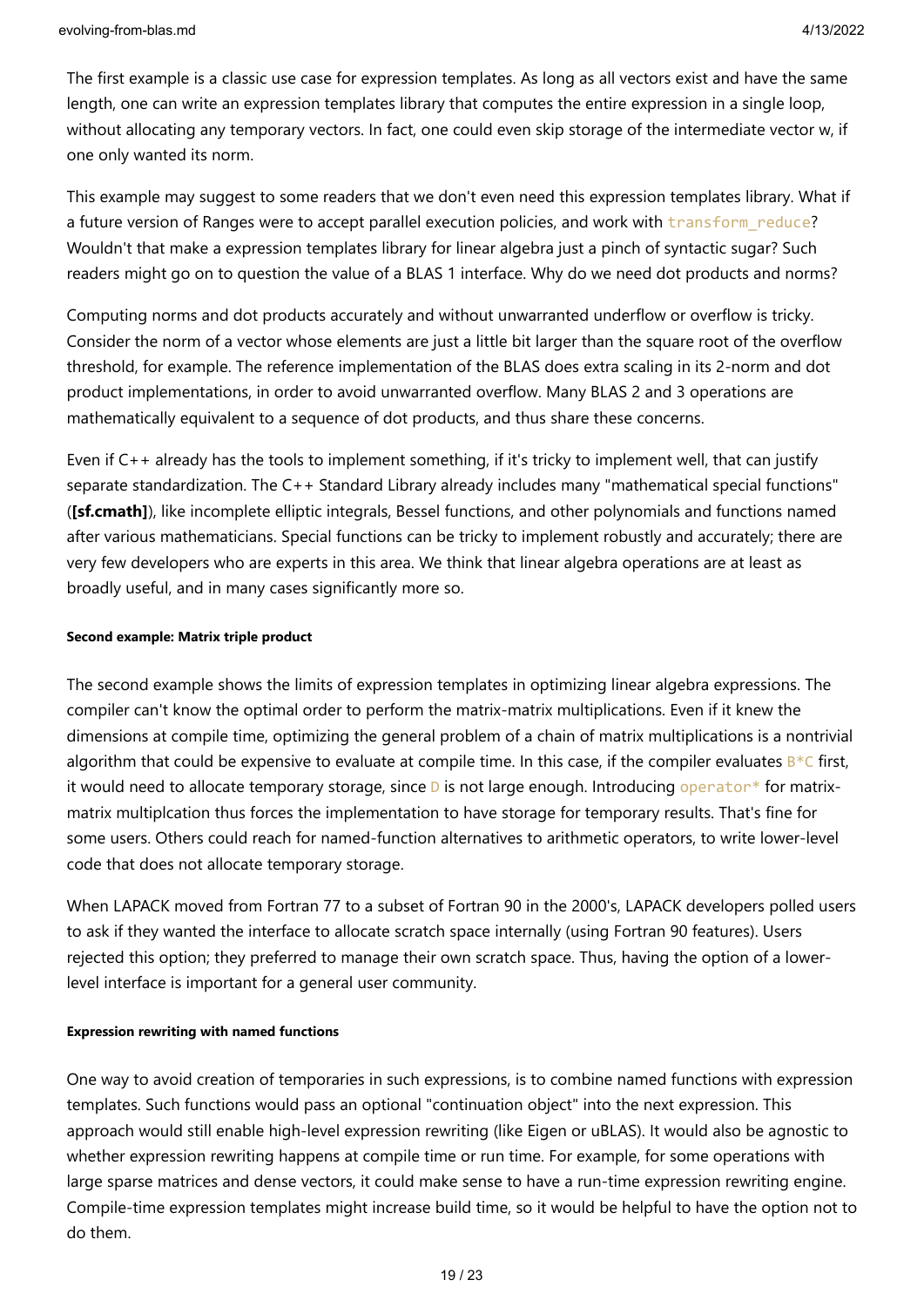evolving-from-blas.md 4/13/2022

For example, suppose that someone wants to evaluate the dot product of two vectors y and z, where  $z =$  $A^*x$  for a matrix A and vector x. In Matlab, one would write y'  $*(A^*x)$ . In our hypothetical named-function library, we could write something like this:

```
auto A times x = make expression(z, prod(A, x));
double result = dot(y, A_times_x);
```
or perhaps like this instead:

```
double result = dot(y, prod(z, A, x));
```
The library would have the option to use z as temporary storage, but would not be required to do so.

There are two issues with this approach. First, users would need to query the library and the particular expression to know whether they need to allocate temporary storage. Second, expression templates in general have the issue of dangling references; see next section.

#### **The dangling references problem**

Expression templates implementations may suffer from the *dangling references problem*. That is, if expressions do not share ownership of their "parent" linear algebra objects' data, then if one permits (say) a matrix expression to escape a scope delimiting the lifetime of its parent matrix, the expression will have a dangling reference to its parent. This is why Eigen's documentation [recommends against](https://eigen.tuxfamily.org/dox/TopicPitfalls.html) assigning linear algebra expressions to auto variables. This is an old problem: valarray has the same issue, if the implementation takes the freedom afforded to it by the Standard to use expression templates.

Copy elision makes it impossible for an expression type to tell whether it's being returned from a scope. Otherwise, the expression type could do something to claim ownership. One possible fix is for linear algebra objects to have shared  $p\text{tr-like semantics}$ , so that expressions share ownership of the objects they use. However, that introduces overhead, especially for the case of tiny matrices and vectors. It's not clear how to solve this problem in general, especially if linear algebra objects may have container semantics.

#### **The aliasing problem and opting out of lazy evaluation**

Eigen's documentation also addresses the issue of [aliasing and expression templates,](http://eigen.tuxfamily.org/dox/TopicLazyEvaluation.html) with the following example. Suppose that A is a matrix, and users evaluate the matrix-matrix multiplication  $A = A^*A$ . The expression  $A = A + A$  could work fine with expression templates, since matrix addition has no dependencies across different output matrix elements. Computing  $A[i,j]$  on the left-hand side only requires reading the value  $A[i,j]$  on the right-hand side. In contrast, for the matrix multiplication  $A = A*A$ , computing  $A[i,j]$  on the left-hand side requires  $A[i,k]$  and  $A[k,j]$  on the right-hand side, for all valid k. This makes it impossible to compute  $A = A^*A$  in place correctly; the implementation needs a temporary matrix in order to get the right answer. This is why the Eigen library's expressions have an option to turn off lazy evaluation, and do so by default for some kinds of expressions. Furthermore, allocating a temporary result and/or eager evaluation of subexpressions may be faster in some cases.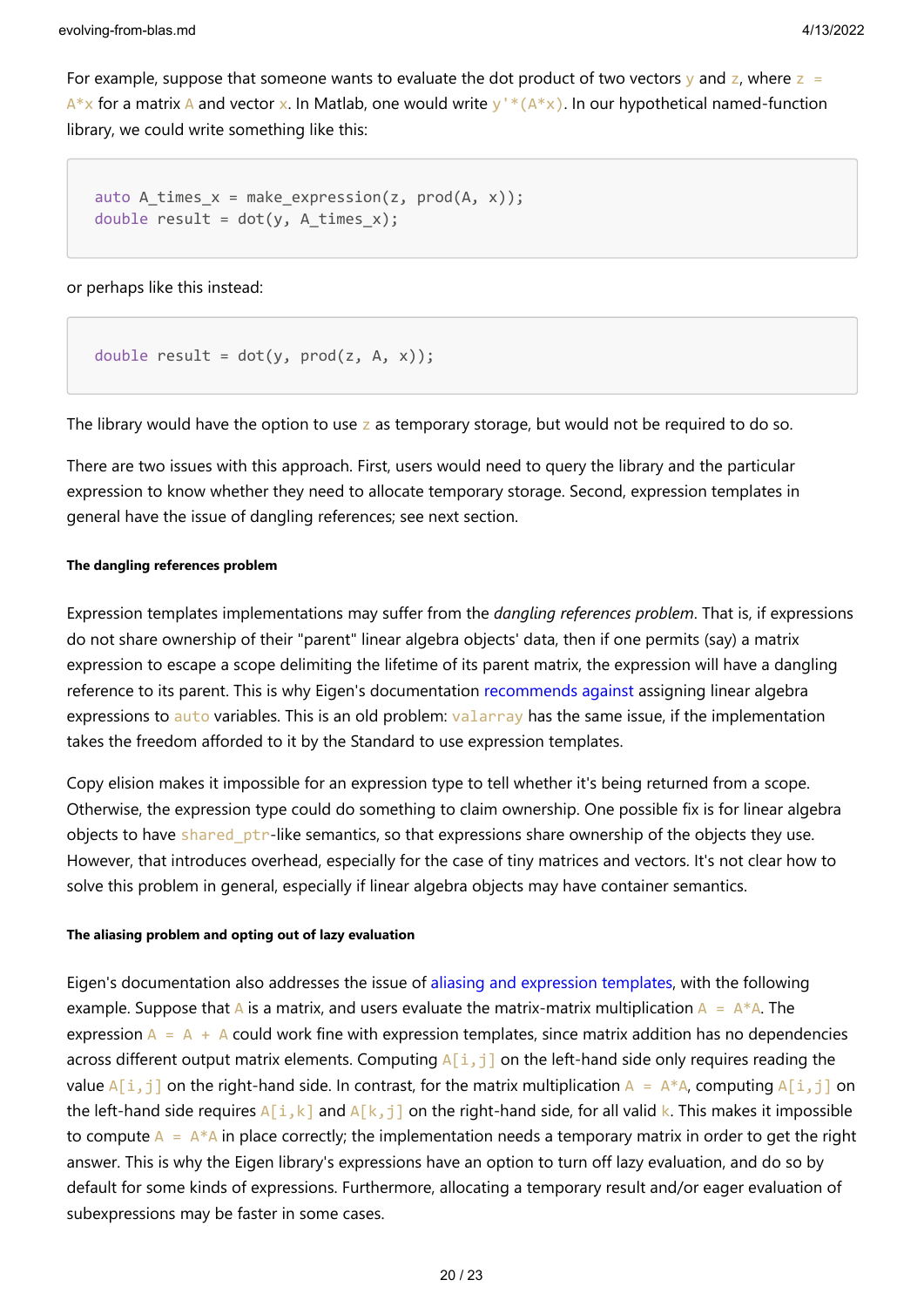This is true not necessarily just for expressions whose computations have significant reuse, like matrix-matrix multiply, but also for some expressions that "stream" through the entries of vectors or matrices. For example, fusing too many loops may thrash the cache or cause register spilling, so deciding whether to evaluate eagerly or lazily may require hardware-specific information (see e.g., Siek et al. 2008). It's possible to encode [many such compilation decisions in a pure C++ library with architecture-specific parameters. See, e.g., this](http://downloads.tuxfamily.org/eigen/eigen_CGLibs_Giugno_Pisa_2013.pdf) 2013 Eigen presentation, and "Lessons learned from Boost::uBlas development" in [P1417R0](http://wg21.link/p1417r0). However, this burdens the library with higher implementation complexity and increased compilation time. Library designers may prefer a simpler interface that excludes expressions with these issues, and lets users decide where temporaries get allocated.

#### **How general should expression rewriting be?**

How many users actually write applications or libraries that have a large number of distinct, complicated linear algebra expressions, that are fixed at compile time? Would they be better served by specialized source-tosource translation tools, like those described in Siek et al. 2008?

#### **Are arithmetic operators even a good idea?**

Different application areas have different interpretations of "matrix" vs. "vector," row vs. column vectors, and especially operator\* (dot? outer? Hadamard? element-wise? Kronecker?). This makes introducing arithmetic operators for matrices and vectors a bit risky. Many users want this, but it's important to get agreement on what the various operators mean. A general linear algebra library might prefer to stay out of this contentious debate.

### Some remaining correctness issues

- 1. Does mixing precisions, real and complex, etc. do the right thing?
- 2. Some kinds of number types may call for a different interface.

### Mixing precisions in linear algebra expressions

Suppose that a linear algebra library implements arithmetic operators on matrices, and users write  $A * B$  for a matrix A of complex<float>, and a matrix B of double. What should the matrix element type of the returned matrix be? The accuracy-preserving choice would be complex<double>. However, the common type of double and complex<float> does *not* preserve accuracy in this case, as it is complex<float>. The most "syntactically sensible" choice would be decltype(declval<complex<float>>() \* declval<double>()). However, this type does not exist, because C++ does not define the multiplication operator for these two types.

This issue may arise by accident. It's easy to get a double without meaning to, for example by using literal constants like 1.0. Implementers of mixed-precision libraries also need to watch out for bugs that silently reduce precision. See e.g., [this issue](https://github.com/kokkos/kokkos-kernels/issues/101) in a library to which we have contributed. Internal expressions in implementations may need to deduce extended-precision types for intermediate values. For example, a double-precision expression may want to reach for a 128-bit floating-point type in order to reduce rounding error. This is especially important for the shorter floating-point types that people want to use in machine learning. This may call for traits machinery that doesn't exist in the C++ Standard Library yet.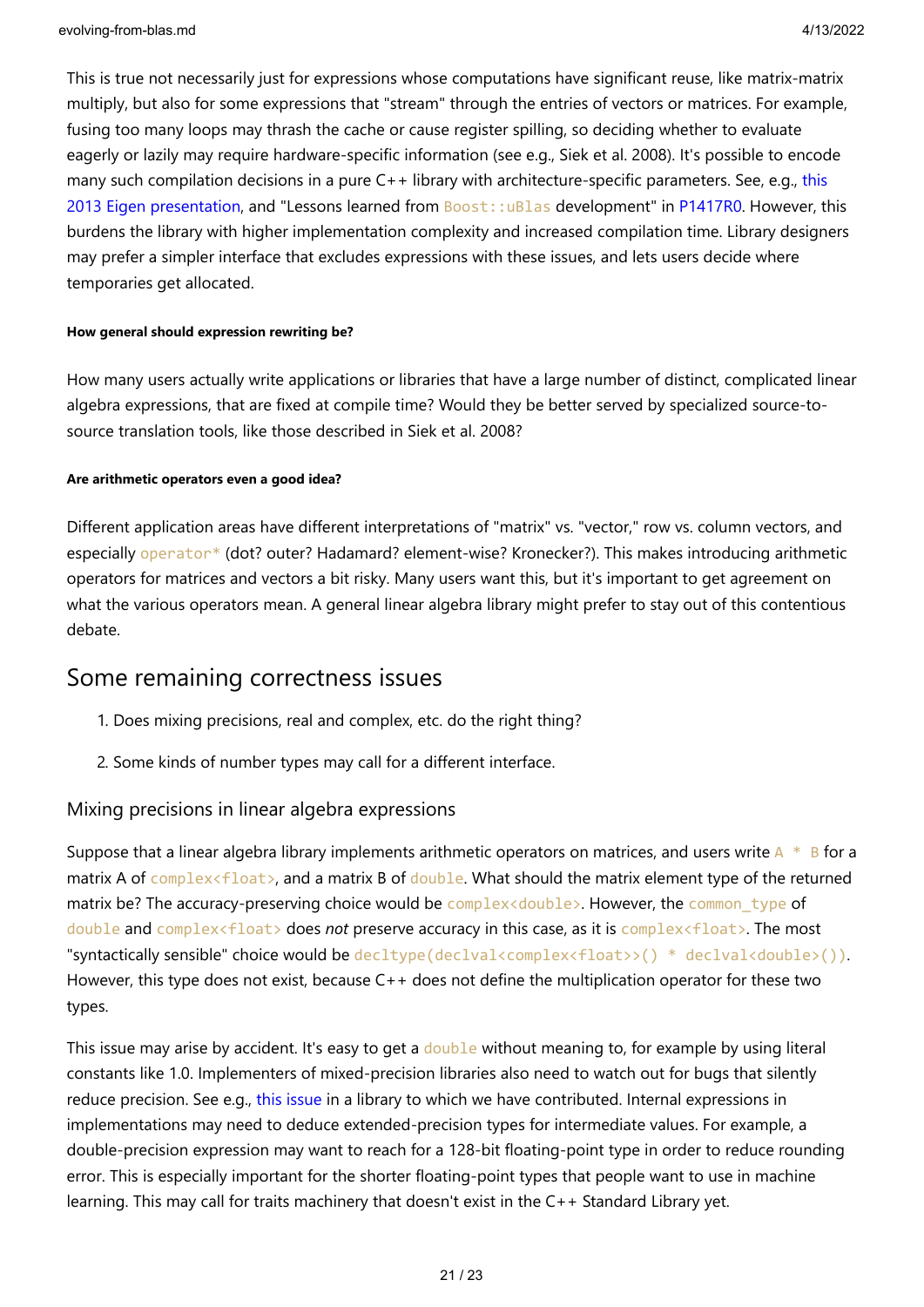There's no general solution to this problem. Both users and implementers of mixed-precision linear algebra need to watch out. The C++ interface we propose in [P1673](https://wg21.link/p1673) avoids the issue of needing to deduce a return element type, because users must explicitly specify the types of output matrices and vectors. This means that users can do computations in extended precision, just by specifying an output type with higher precision than the input types. Implementations will still need to decide whether to use higher precision internally for intermediate sums.

### Different interface for some kinds of number types?

Given a generic linear algebra library, users will put all sorts of number types into it. However, the BLAS was designed for real and complex floating-point numbers. Does a BLAS-like interface make sense for matrices of fixed-point numbers? Should such matrices carry along scaling factors, for example? What about "short" floating-point types that exclude Inf and NaN to make room for more finite numbers? Would that call for linear algebra operations that track underflow and overflow? How would such interfaces integrate with C++ versions of libraries like LAPACK? We are not experts on fixed-point arithmetic; for us, these are all open questions.

# Summary

We started with a BLAS library, wrapped it in a C++ interface, and gradually adapted the interface for a better fit to C++ idioms. Without much effort, this development process fixed some serious performance and correctness issues that can arise when calling the BLAS from C++. Our paper P1673 proposes a linear algebra library for the C++ Standard that takes this approach. Even if such a library never enters the Standard, we think this style of interface is useful.

# Acknowledgments

Sandia National Laboratories is a multimission laboratory managed and operated by National Technology & Engineering Solutions of Sandia, LLC, a wholly owned subsidiary of Honeywell International, Inc., for the U.S. Department of Energy's National Nuclear Security Administration under contract DE-NA0003525.

Thanks to Damien Lebrun-Grandie for reviewing Revision 1 changes.

### References

- J. Bilmes, K. Asanovíc, J. Demmel, D. Lam, and C. W. Chin, "PHiPAC: A Portable, High-Performance, ANSI C Coding Methodology and its application to Matrix Multiply," LAPACK Working Note 111, 1996.
- K. Goto and R. A. van de Geijn, "Anatomy of high-performance matrix multiplication", ACM Transactions of Mathematical Software (TOMS), Vol. 34, No. 3, May 2008.
- M. Hoemmen, D. Hollman, C. Trott, D. Sunderland, N. Liber, A. Klinvex, Li-Ta Lo, D. Lebrun-Grandie, G. Lopez, P. Caday, S. Knepper, P. Luszczek, and T. Costa, "A free function linear algebra interface based on the BLAS," P1673R6, Dec. 2021.
- C. Trott, D. Hollman, M. Hoemmen, and D. Sunderland, "mdarray: An Owning Multidimensional Array Analog of mdspan", P1684R1, Mar. 2022.
- [Heidi Pan, "Cooperative Hierarchical Resource Management for Efficient Composition of Parallel](http://lithe.eecs.berkeley.edu/pubs/pan-phd-thesis.pdf) Software,", PhD dissertation, Department of Electrical Engineering and Computer Science,